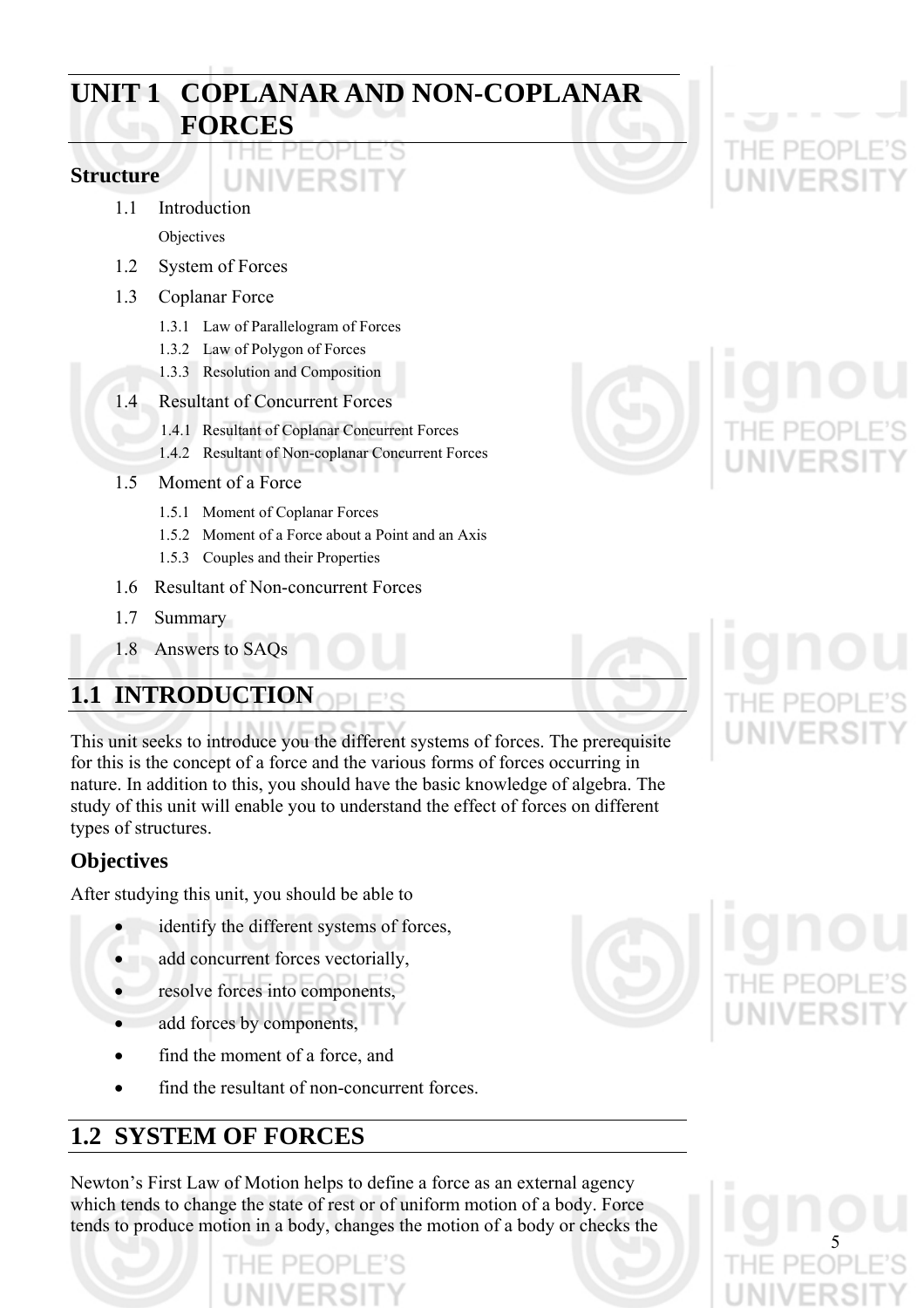**Applied Mechanics** motion of a body. In simple words, the action of one body on any other body can be called a force. These actions may be of various forms: Pull or push on a body, gravitational force known as weight of a body, force exerted by an elastic spring, force exerted by a locomotive on the train, resistance offered by the track.

> To specify a force, one need to know its magnitude, direction and the point of application. Its magnitude is expressed as Newton in SI unit. Graphically, a force is represented by drawing a line to scale, showing its magnitude and an arrowhead indicating its direction. Such a straight line is called vector.

> A combination of several forces acting on a body is called a system of forces or a force system.

### **Example 1.1**

Consider a sphere of mass *m* suspended by means of a string resting against a smooth wall, as shown in Figure 1.1(a). What are the forces acting on it?

# **Solution**

Let us identify the forces acting on the sphere. These are as follows

- (i) Weight of the sphere,  $W = mg$ , acting vertically downwards from the centre of gravity of the sphere.
- (ii) Tension, *T*, in the string.
- (iii) Reaction, *R*, offered by the wall.

Thus, the sphere is subjected to a system of three forces as shown in Figure  $1.1(b)$ .



|                   | <b>ALL SERVICE</b> |  |
|-------------------|--------------------|--|
| THE PEOPLE'S      |                    |  |
| <b>UNIVERSITY</b> |                    |  |



6

**Figure 1.1** 

**(a) (b)** 

# **Example 1.2**

Consider a dam retaining water as shown in Figure 1.2(a). What are the forces acting on it?

# **Solution**

The forces acting on the dam are as follows :

- (i) Weight of the masonry acting vertically downwards through the centroid of the cross-section, and
- (ii) The horizontal water pressure, *p*, which goes on increasing as the depth of water increases.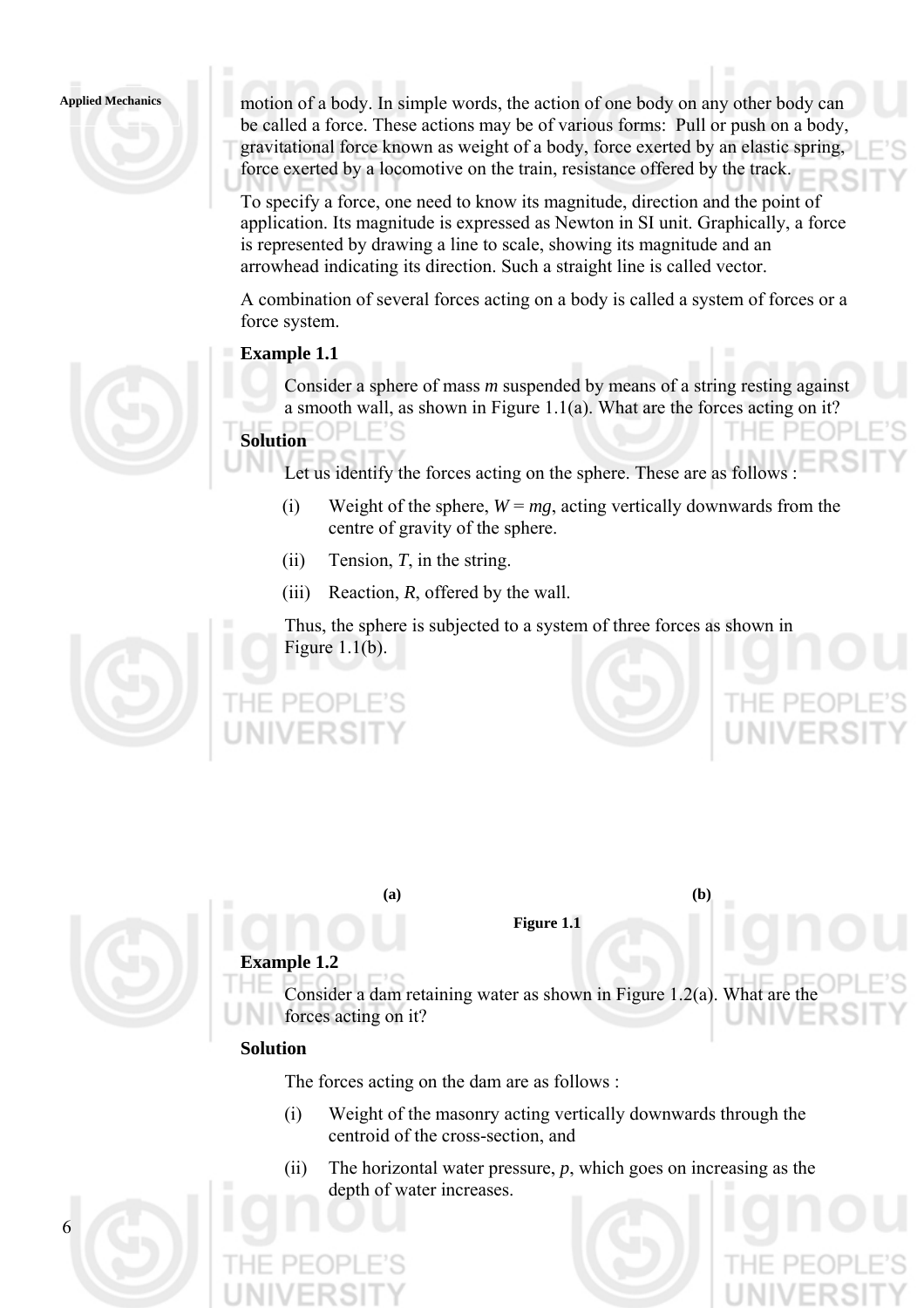Thus, the structure shown is subjected to a system of forces as indicated in **Non-Coplanar Forces** Figure 1.2(b)

**Coplanar and** 



**(a) (b)** 

### **Force System**

The system of forces can be classified according to the arrangement of the lines of action of the forces of the system.

**Figure 1.2** 

The forces (i.e., system of forces) may be classified as

- (i) coplanar or non-coplanar,
- (ii) concurrent or non-concurrent, and
- (iii) parallel or non-parallel.

All these systems of forces have been explained in subsequent paragraphs.

### **Coplanar Forces**  THE PEOPLE'S

Forces acting in the same plane are called **coplanar forces.** In Figure 1.3(a), forces  $\overline{a}$  and  $\overline{b}$  are acting in vertical plane *ABCD*. They are called coplanar forces. Forces  $\bar{c}$  and  $\bar{d}$  are also called coplanar forces as they are acting in one plane. But forces  $\bar{a}$  and  $\bar{c}$  are not coplanar forces as they are acting in two different plane. If all forces acting on a body meet at a point, they are called **concurrent forces.** Forces  $\overline{a}$ ,  $\overline{b}$  and  $\overline{c}$  shown in Figure 1.3(b) are concurrent forces as they are meeting at point  $\boldsymbol{O}$ , whereas forces  $\overline{d}$ ,  $\overline{e}$  and  $\overline{f}$  are called as **non-concurrent forces** because all the three forces are not meeting at a point.

Coplanar forces can also be classified as parallel forces and non-parallel forces. If the line of action of forces are parallel then the forces are called **parallel forces.** If the forces point the same direction they are called parallel forces, and if they point in opposite directions, they are called **unlike parallel** forces, and the forces  $\overline{p}$  and  $\overline{q}$  are like parallel forces, whereas  $\overline{q}$  and  $\overline{r}$  or  $\overline{p}$  and  $\overline{r}$  are unlike parallel forces as shown in Figure 1.3(c). Forces  $\bar{s}$ ,  $\bar{t}$  and  $\bar{u}$  are **non-parallel forces**. Concurrent forces are non-parallel forces. But non-parallel forces may be concurrent or nonconcurrent.

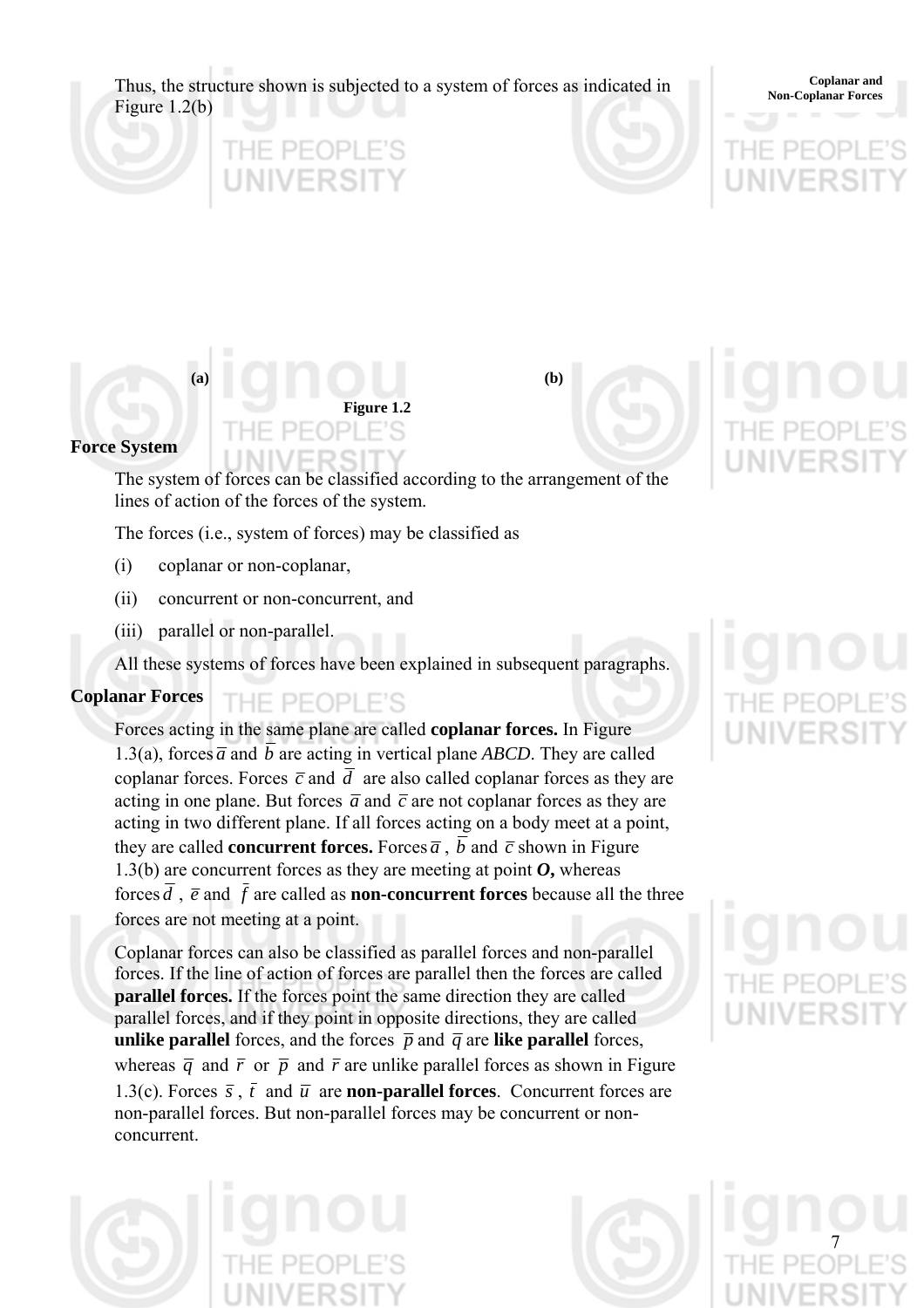







**(a) (b)** 





# **Non-Coplanar Forces**

S If the line of action of various forces do not lie in the same plane then the forces are called **non-coplanar forces.** These forces may be concurrent or parallel as shown in Figures 1.4(a) and 1.4(b), respectively. Forces  $\bar{l}$ ,  $\bar{m}$ ,  $\bar{n}$ and  $\overline{\sigma}$  are non-coplanar concurrent forces, and forces  $\overline{x}$ ,  $\overline{y}$  and  $\overline{z}$  are noncoplanar parallel forces.

**(c) Figure 1.3** 







# **SAQ 1**

Identify the system of forces in Figures 1.5(a), (b) (c) and (d) and classify them.

**Figure 1.4** 





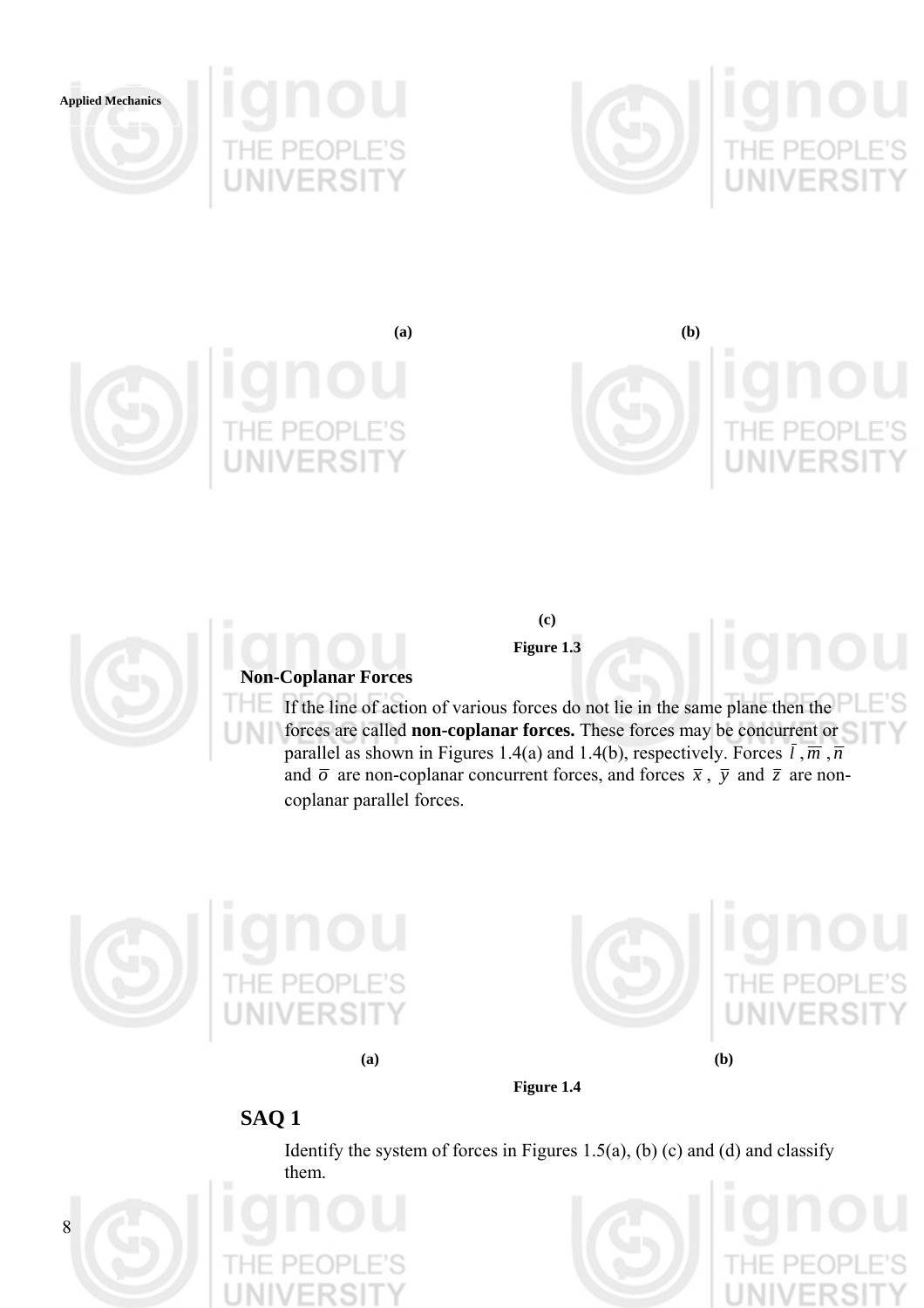





**(a) (b)** 





# **1.3 COPLANAR FORCES**

If a system of coplanar forces is acting on a body, its total effect is usually expressed in terms of its resultant. Force is a vector quantity. The resultant of the system of forces can be found out by using vector algebra, e.g., if the resultant of two forces is to be found out then the law of parallelogram of forces is used for the purpose.

# **1.3.1 Law of Parallelogram of Forces**

If the two coplanar forces meet at a point, their resultant may be found by the law of parallelogram of forces, which states that, "If two forces acting at a point are such that they can be represented in magnitude and direction by the two adjacent sides of parallelogram, the diagonal of the parallelogram passing through their point of intersection gives the resultant in magnitude and direction".

Consider two forces *P* and *Q* acting at a point *O* in the body as shown in Figure 1.6(a). Their combined effect can be found out by constructing a parallelogram using vector *P* and vector *Q* as two adjacent sides of the parallelogram as shown in Figure 1.6(b). The diagonal passing through *O* represents their resultant in magnitude and direction. You can prove by the geometry of the figure that the magnitude *R* of the resultant and the angle it makes with *P* are given by :

$$
R = \sqrt{P^2 + Q^2 + 2PQ\cos\alpha}, \text{ and}
$$

$$
\tan\theta = \frac{Q\sin\alpha}{P + Q\cos\alpha} \quad \text{or } \tan\beta = \frac{P\sin\alpha}{Q + P\cos\alpha}
$$



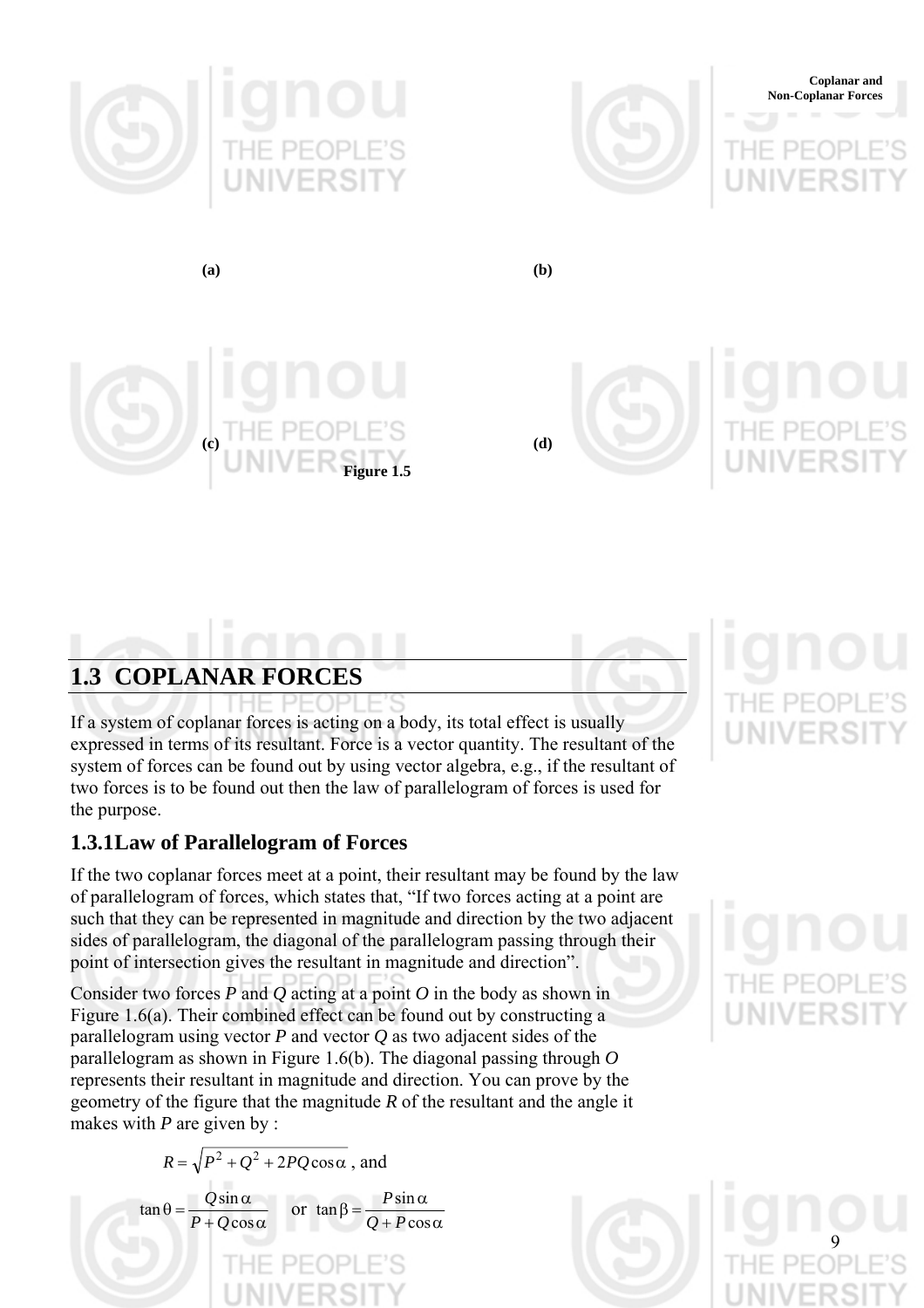Applied Mechanics where,  $\alpha$  is the angle between  $\overline{P}$  and  $\overline{Q}$  $\theta$  is the angle between  $\overline{R}$  and  $\overline{P}$ β is the angle between *R* and *Q* .

> The above two forces can also be combined by using the law of triangle of forces which states that if the second force is drawn from the end of the first force then the line joining the starting point of first force to the end of the second force represents their resultant [Figure 1.6(c)].







**(a) (b)** 

From the triangle of forces, by using trigonometric relations, you can find that,

**Figure 1.6** 



and  $\sin \theta = \frac{Q}{R} \sin \alpha$ ,  $\sin \beta = \frac{P}{R} \sin \alpha$ 

 $R = \sqrt{P^2 + Q^2 + 2PQ\cos\alpha}$ 



10

# **Figure 1.6(c)**

# **1.3.2 Law of Polygon of Forces**

If more than two forces are acting on a body, then their resultant can be found by repeated applications of the parallelogram law or the triangle law for one pair of forces at a time. You may start with any two forces and find their resultant first and then add vectorially to this resultant the remaining forces taking one at a time. In the final form a polygon would be completed.

Therefore, if more than two coplanar forces meet at a point, their resultant may be found by the law of polygon of forces, which states that, "If number of forces acting at a point are such that they can be represented in magnitude and direction by the sides of an open polygon taken in order, then their resultant is represented in magnitude and direction by the closing side of the polygon but taken in the opposite order".

**Example 1.3**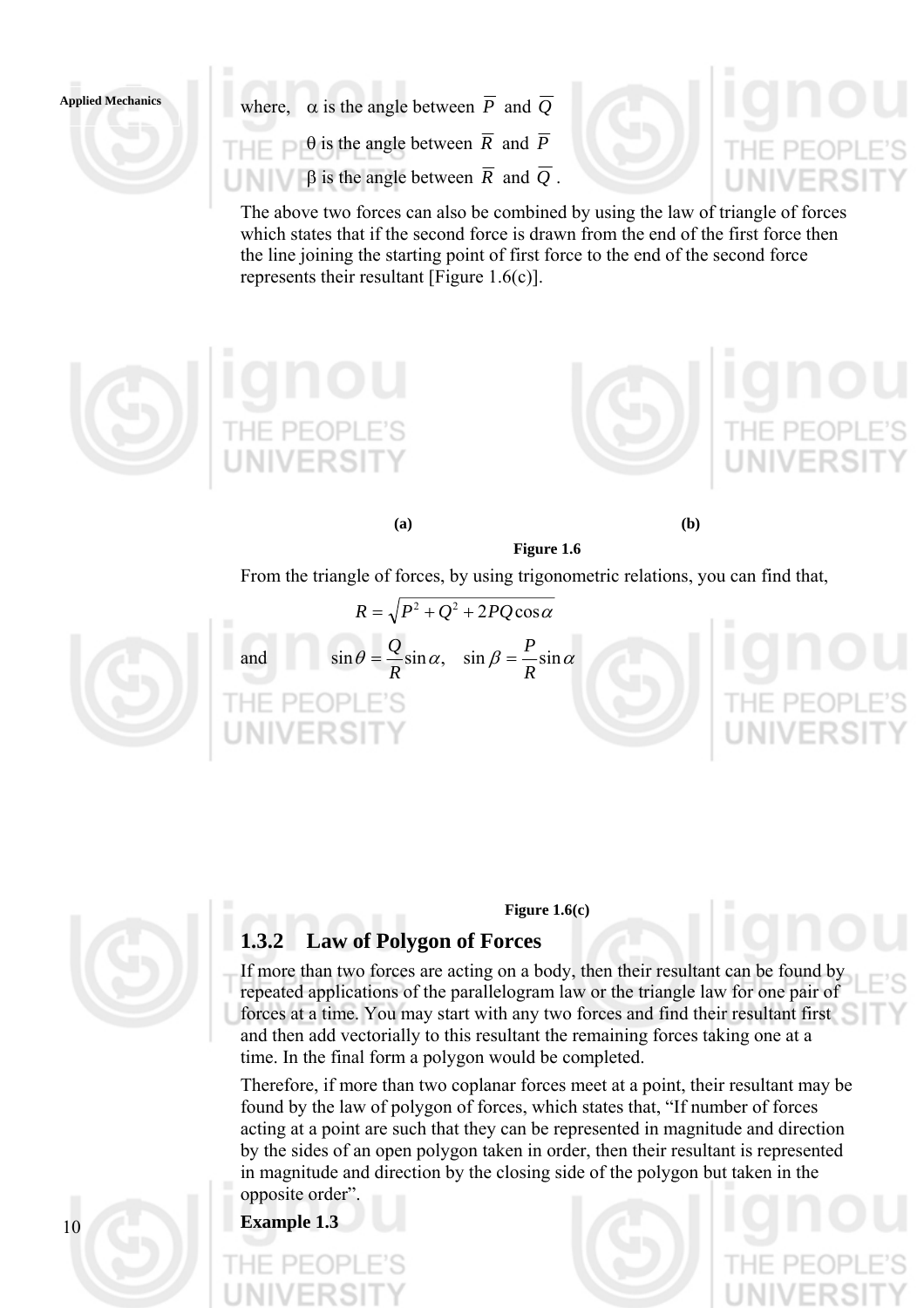Consider five forces each of 80 N acting at  $O$  in a body. Draw the polygon of forces and show the resultant of all the forces.

**Coplanar and <br>Non-Coplanar Forces** 



# **(a) (b) Figure 1.7**  PFOPLE'S

HE PEOPL

FRSIT

# **Solution**

Let us construct a polygon such that the forces  $\overline{A}$ ,  $\overline{B}$ ,  $\overline{C}$ ,  $\overline{D}$  and  $\overline{E}$  represent the sides of a polygon taken in order (obviously, each side will be equal in magnitude), each force being drawn from the end of earlier force then their resultant is represented by the line joining the starting point of the first force  $\overline{A}$  to the end of the last force  $\overline{E}$  (Figure 1.7).

# **SAQ 2**

Determine the resultant in magnitude and direction of two forces shown in Figures 1.8(a) and (b) using the parallelogram law and the triangle law.

PEOPLE'S



Four forces are acting at *O* as shown in Figure 1.9. Find the resultant in magnitude and direction by using

- (i) polygon law, and
- (ii) method of resolution of forces.



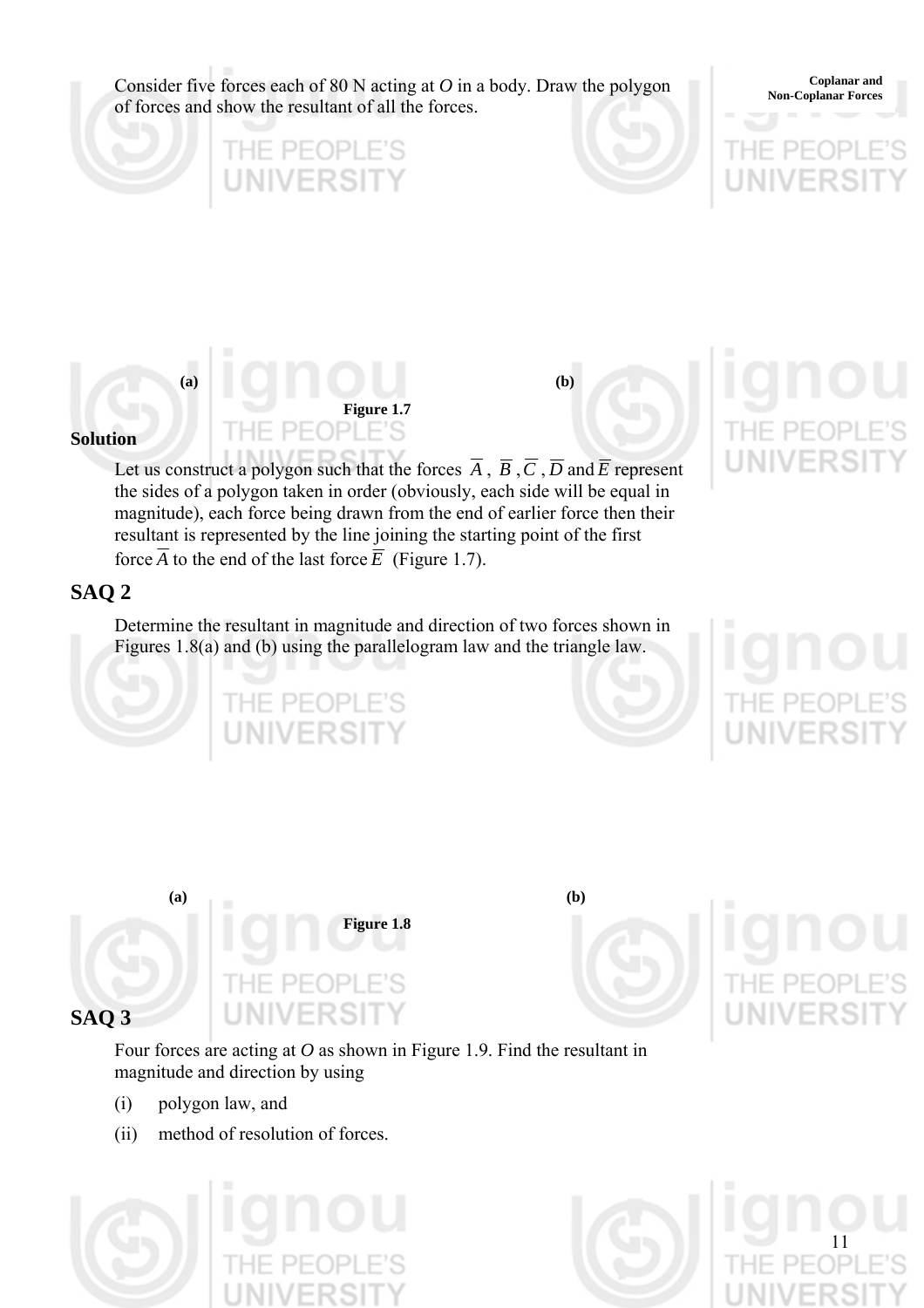**Applied Mechanics** 





**Figure 1.9** 

# **1.3.3 Resolution and Composition**

 In many engineering problems, it is desirable to resolve a force into rectangular components. This process of splitting the force into components is called the **resolution** of a force, whereas the process of finding the resultant of any number of forces is called the **composition** of forces. The resolution of forces helps in determining the resultant of a number of forces acting on a body as it **reduces vectorial addition to algebraic addition**.

A force  $\overline{F}$  making an angle  $\theta$  with respect to *x*-axis, as shown in Figure 1.10, can be resolved into two components  $\overline{F}_x$  and  $\overline{F}_y$  acting along *x* and *y* axes,

respectively. If  $\overline{i}$  and  $\overline{j}$  are the unit vectors acting along *x* and *y* axes, respectively then the force *F* can be expressed as,

$$
\overline{F} = F_x \overline{i} + F_y \overline{j}
$$

where,  $F_x$  and  $F_y$  are the magnitude of the components along x and y axes. Referring to Figure 1.10,  $F_x$  and  $F_y$  are determined as,

$$
F_x = F \cos \theta
$$

$$
F_y = F \sin \theta
$$
, and  $\tan \theta = \frac{F_y}{F_x}$ 







**(a) (b)** 



**Figure 1.10** 









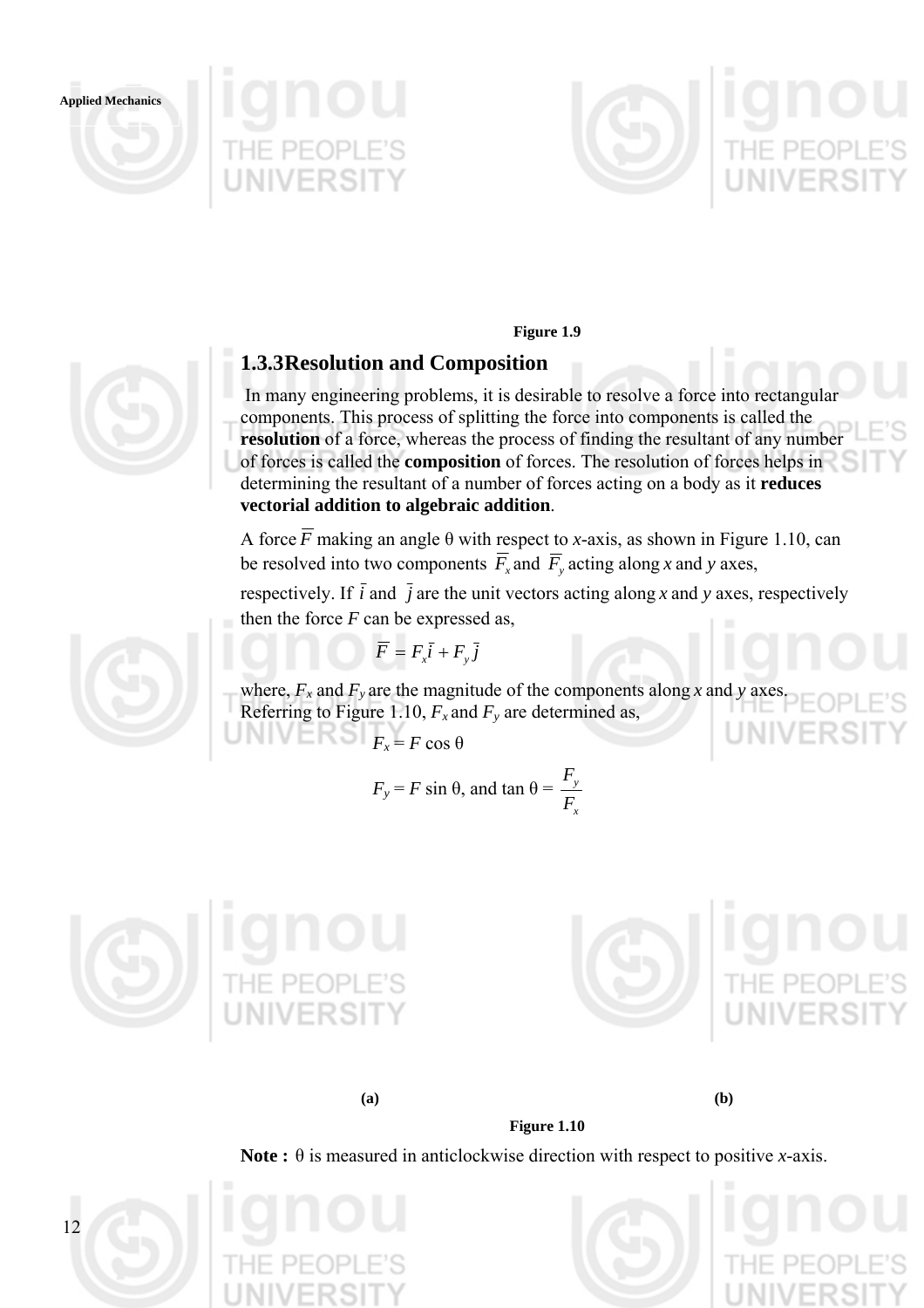The magnitude of the force can also be expressed as

 $F = \sqrt{(F_x)^2 + (F_y)^2}$ וכור

**Example 1.4** 

A force of 120 N is exerted on a hook in the ceiling as shown in Figure 1.11. Determine the horizontal and vertical components of the force.





**Coplanar and<br>
Non-Coplanar Forces** 



# **Solution**

As  $\theta$  is to be measured in anticlockwise direction from positive *x*-axis, then we take  $\theta = 300^\circ$ .

> $F_x = F \cos \theta = 120 \cos 300^\circ = +60 \text{ N}.$  $F_v = F \sin \theta = 120 \sin 300^\circ = -103.92 \text{ N}.$

The vector components of force  $\overline{F}$  are :

$$
\overline{F}_x = (+60 \text{ N}) i
$$
 and  $\overline{F}_y = (-103.92 \text{ N}) j$ 

Therefore,  $\overline{F}$  can be expressed as

$$
\overline{F} = +60 \ \overline{i} - 103.92 \ \overline{j}
$$

# **Example 1.5**

A force of 80 N is acting on a bolt as shown in Figure 1.12. Find the horizontal and vertical components of the force.









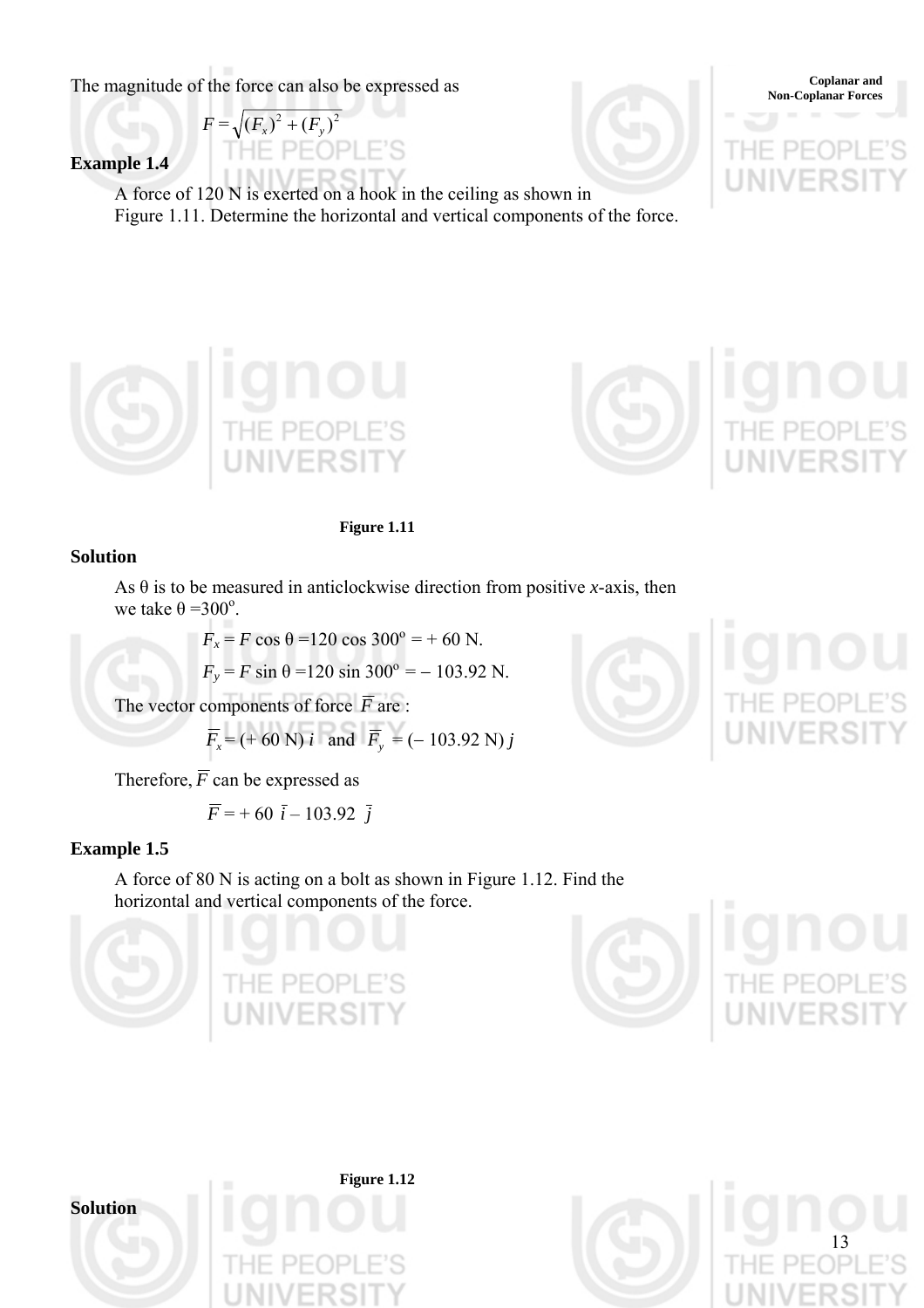### **Applied Mechanics**

By principle of transmissibility of a force, the force can be considered acting at any point on the line of action of the force.

$$
\therefore
$$
  $\Box$   $\Box$   $\Box$   $\Box$   $\Box$   $\Box$   $\Box$   $\Theta$   $= 60^{\circ} + 180^{\circ} = 240^{\circ}$ 

with respect to positive *x*-axis measured in anticlockwise direction (i.e. dotted line making with +ve *x*-line).

(−ve signs indicating –ve *x* and *y* directions).

$$
F_x = F \cos \theta = 80 \cos 240^\circ = -40 \text{ N}
$$
  
\n
$$
F_y = F \sin \theta = 80 \sin 240^\circ = -69.28 \text{ N}
$$
  
\n
$$
\overline{F} = (-40 \text{ N})\overline{i} + (-69.28 \text{ N})\overline{j}
$$
  
\n
$$
= -40\overline{i} - 69.28\overline{j}
$$



# **1.4 RESULTANT OF CONCURRENT FORCES**

The resultant of a concurrent force system can be defined as the simplest single force which can replace the original system without changing its external effect on a rigid body. For the non-concurrent force system, the resultant will not necessarily be a single force but may be a force system comprising a force or a couple or a force and a couple together. The types of force systems along with their possible resultants are given in Table 1.1

| 'able |  |
|-------|--|
|       |  |

| <b>Types of Force System</b>               | <b>Possible Resultant</b>                    |
|--------------------------------------------|----------------------------------------------|
| Concurrent                                 | Force                                        |
| Coplanar, non-concurrent                   | Force or a couple                            |
| Parallel, non-coplanar, non-concurrent     | Force or a couple                            |
| Non-parallel, non-coplanar, non-concurrent | Force or a couple or a force and a<br>couple |

# **1.4.1 Resultant of Coplanar Concurrent Forces**

The technique of resolution of a force can be used to determine the resultant of coplanar concurrent forces. If '*n*' concurrent forces  $F_1, F_2, F_3, \ldots, F_n$  are acting at a point in a body then each force can be resolved into two mutually perpendicular directions. Thus, we get '2 *n*' components in all. Each set of 2 *n* components acts in one direction only. Therefore, we can algebraically add all these components to get the components of the resultant,

 $\boldsymbol{\cdot}$  +  $\boldsymbol{F}_{nr}$ 

**THE PEC**
$$
R_x = \sum F_{ix}
$$
  
\n**UNIV**  
\n
$$
= F_{1x} + F_{2x} + F_{3x} + ... + F_{nx}
$$
\n
$$
R_y = \sum F_{iy}
$$
\n
$$
= F_{1y} + F_{2y} + F_{3y} + ... + F_{ny}
$$

Finally, combining these components  $\mathbf{R}_x$  and  $\mathbf{R}_y$  vectorially, we get the resultant  $\overline{R}$ .

```
Thus, \overline{R} = R_x \overline{i} + \overline{R}_y \overline{j}
```
and  $|R| = \sqrt{(R_x)^2 + (R_y)^2}$ 





14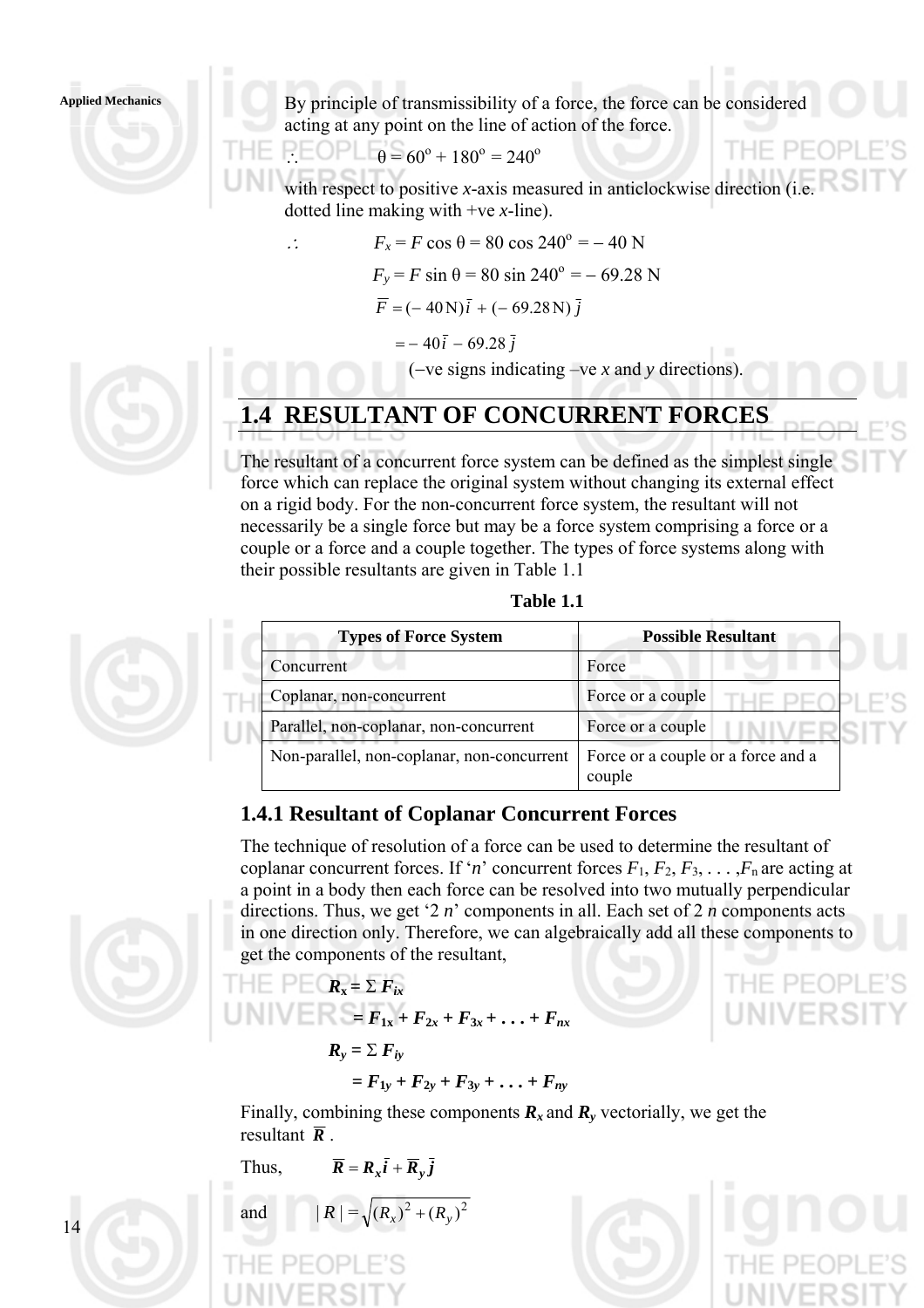

where,  $\theta$  is the angle of inclination of the resultant  $\overline{R}$  with respect to positive *x*-axis. **UNIVERSITY** 

### **Example 1.6**

Four forces act on a body as shown in Figure 1.13. Determine the resultant of the system of forces.





**Figure 1.13** 

# **Solution**

Resolving all forces along *x*-axis, we get :

$$
R_x = \sum F_x
$$
  
=  $F_1 \cos \theta_1 + F_2 \cos \theta_2 + F_3 \cos \theta_3 + F_4 \cos \theta_4$ 

 $= 40 \cos 30^{\circ} + 50 \cos 315^{\circ} + 30 \cos 180^{\circ} + 20 \cos 240^{\circ}$ 

**Note :** The angle made by 50 N force is measured in anticlockwise direction from positive *x*-axis after making the force act away from *O* by principle of transmissibility of the force.

 $R_x = 40 \cos 30^\circ + 50 \cos 45^\circ - 30 \cos 0^\circ - 20 \cos 60^\circ$ 

 $\theta \le 90^\circ$  may be chosen in appropriate quadrant with proper signs as indicated above.

$$
R_x = 34.64 + 35.36 - 30.00 - 10.00
$$
  

$$
R_x = 30 \text{ N}
$$
...(1.1)

Similarly, resolving all forces along *y*-axis, we get,

$$
R_y = \sum F_y
$$
  
=  $F_1 \sin \theta_1 + F_2 \sin \theta_2 + F_3 \sin \theta_3 + F_4 \sin \theta_4$   
 $R_y = 40 \sin 30^\circ + 50 \sin 315^\circ + 30 \sin 180^\circ + 20 \sin 240^\circ$   
 $R_y = 20.00 - 35.36 + 0.00 - 17.32$   
 $R_y = -32.68$  N

(1.2)

Thus, the resultant in vector form may be expressed by

 $\overline{R}$  = (30 N) $\overline{i}$  + (-32.68 N) $\overline{j}$ 

The magnitude of the resultant is given by



15



**Coplanar and <br>Non-Coplanar Forces**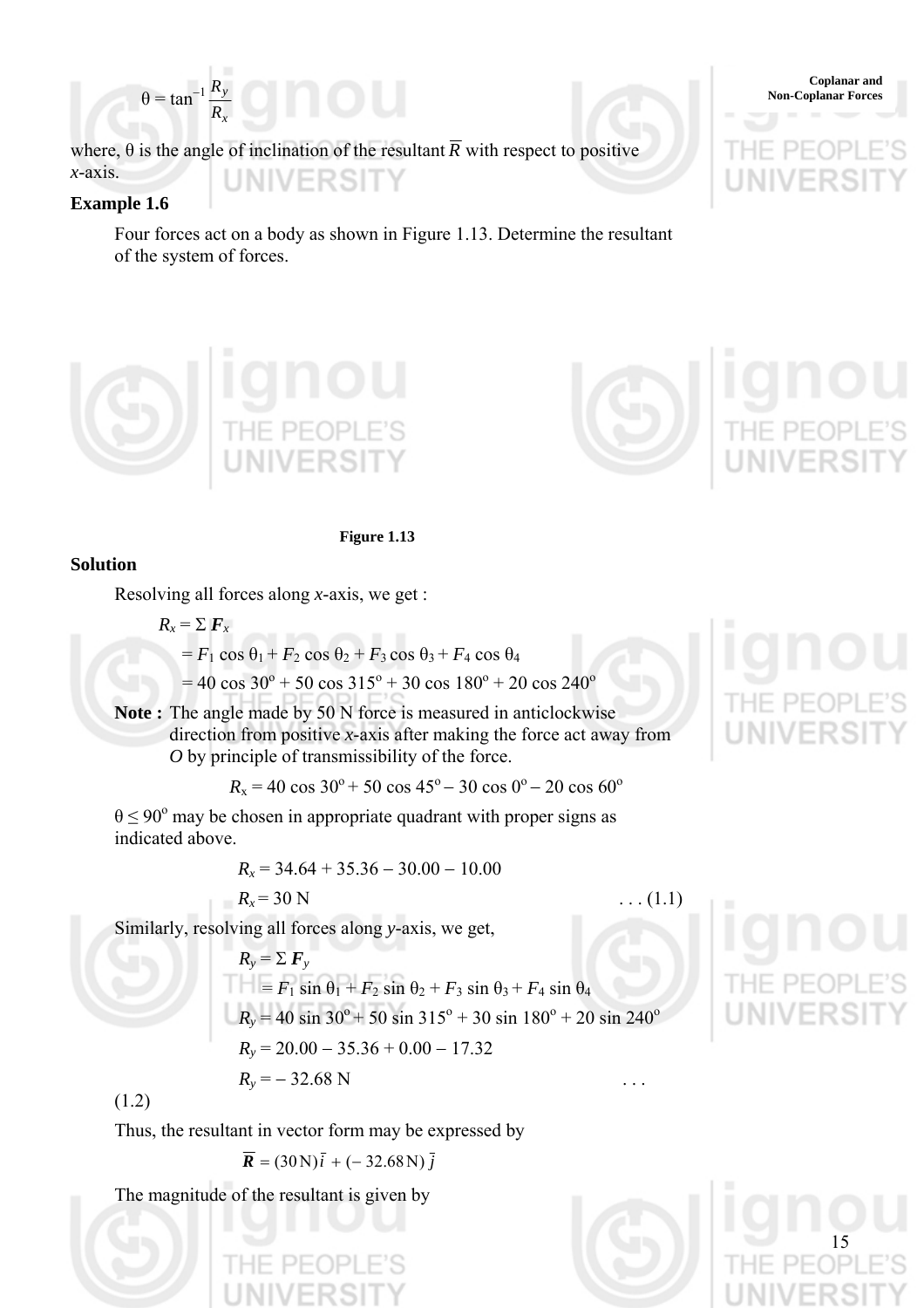**Applied Mechanics** 



The direction  $\theta$  can be worked out from

$$
\theta = \tan^{-1} \frac{R_y}{R_x}
$$
  
=  $\tan^{-1} \left( \frac{-32.68}{30} \right) = -47^{\circ} 26' 54''$   
= 312<sup>°</sup> 33' 6"

The resultant has a magnitude of 44.36 N and is acting in IVth quadrant making an angle of  $312^{\circ}33'6''$  in anticlockwise direction from positive *x*-axis.

# **1.4.2 Resultant of Non-coplanar Concurrent Forces**

In case of non-coplanar forces system also, the technique of resolution of forces can be used to determine the resultant. If three non-coplanar forces  $F_1$ ,  $F_2$  and  $F_3$ are acting at a point *O* in a body, the resultant  $R_{12}$  of the two forces  $F_1$  and  $F_2$  can be determined by law of parallelogram of forces. The force  $R_{12}$  can next be combined with  $F_3$  by means of the parallelogram, giving the resultant of three forces  $F_1$ ,  $F_2$  and  $F_3$  as  $R$ . If there are more forces in the system, the same process can be continued until all the forces have been covered. Here, note that the resultant of non-coplanar force system must pass through the point of concurrence.

The resultant of concurrent force system can also be determined as the vector sum of the forces of the system. The vector sum of the forces can be obtained very easily if each force is resolved into rectangular components. Thus, the vector sum of a non-coplanar system of concurrent forces  $F_1$ ,  $F_2$  and  $F_3$ .

$$
\overline{R} = \overline{F}_1 + \overline{F}_2 + \overline{F}_3
$$

which can be written in rectangular component form as

$$
R_{x} i = R_{y} j R_{z} k = \overline{F}_{1x} \overline{i} + \overline{F}_{1y} \overline{j} + \overline{F}_{1z} \overline{k} + \overline{F}_{2x} \overline{i} + \overline{F}_{2y} \overline{j} + \overline{F}_{2z} \overline{k}
$$



16

 $+\overline{F}_{3x}\overline{i}+\overline{F}_{3y}\overline{j}+\overline{F}_{3z}\overline{k}$  $=( F_{1x} + F_{2x} + F_{3x}) \bar{i} + (F_{1y} + F_{2y} + F_{3y}) \bar{j} + (F_{1z} + F_{2z} + F_{3z})$  $\begin{bmatrix} \mathbb{R} \\ \mathbb{R} \end{bmatrix} = (\Sigma F_x) \bar{i} + (\Sigma F_y) \bar{j} + (\Sigma F_z) \bar{k}$ Therefore,  $R_x = F_{1x} + F_{2x} + F_{3x} = (\Sigma F_x)$  $R_v = F_{1v} + F_{2v} + F_{3v} = (\Sigma F_v)$ 

$$
R_z = F_{1z} + F_{2z} + F_{3z} = (\Sigma F_z)
$$

Finally, combining these components  $R_x$ ,  $R_y$  and  $R_z$  vectorially, we get the resultant  $\overline{R}$ .

Thus,  $\overline{R} = \overline{R}_x \overline{i} + \overline{R}_y \overline{j} + \overline{R}_z \overline{k}$ 





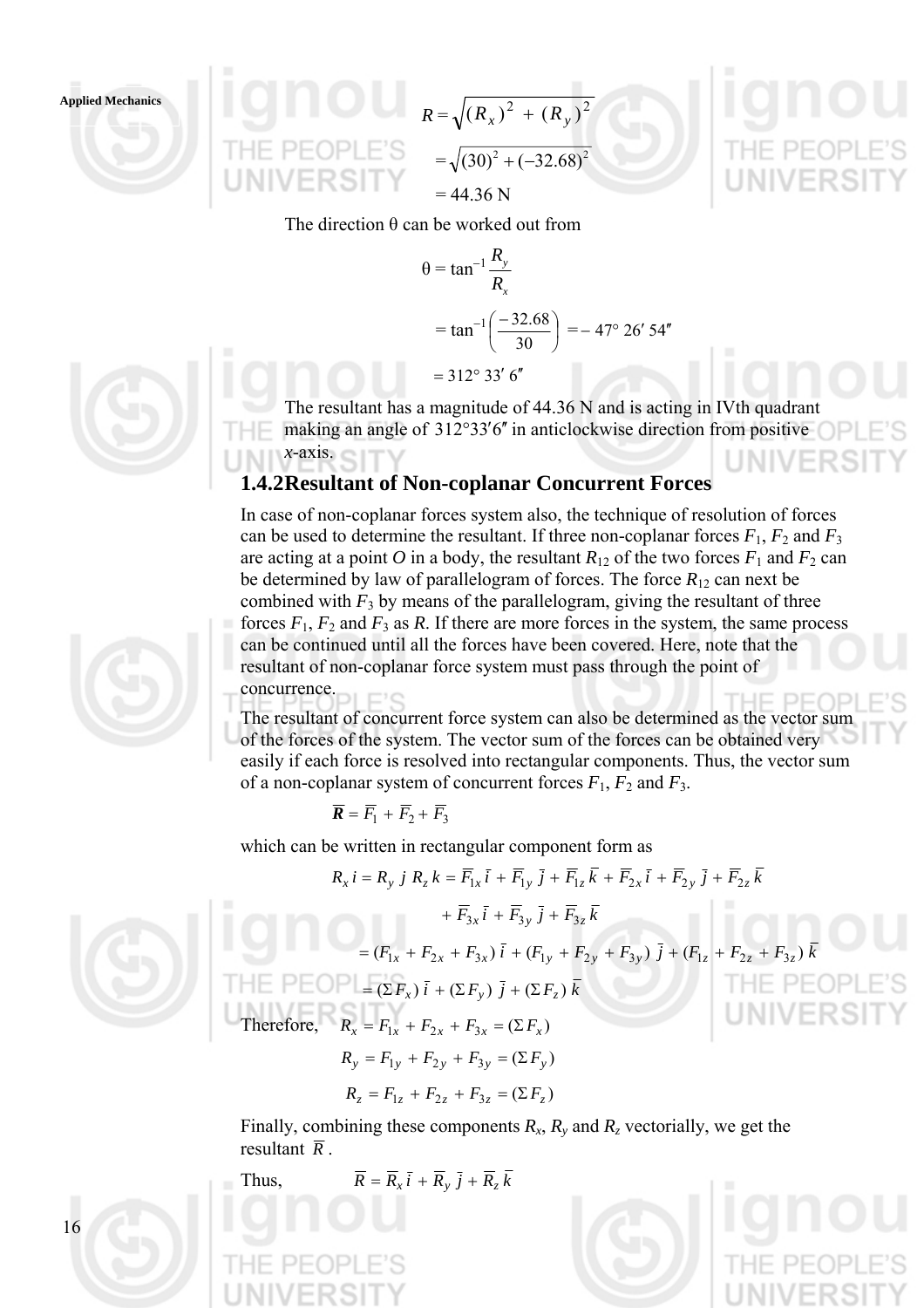and 
$$
|R| = \sqrt{(R_x)^2 + (R_y)^2 + (R_z)^2}
$$
  
\nor 
$$
= \sqrt{(\Sigma F_x)^2 + (\Sigma F_y)^2 + (\Sigma F_z)^2}
$$
\n
$$
\cos \theta_x = \frac{\Sigma F_x}{R}, \cos \theta_y = \frac{\Sigma F_y}{R}, \cos \theta_z = \frac{\Sigma F_z}{R}
$$
\n
$$
\text{UNIVERST}
$$

where  $\theta_x$ ,  $\theta_y$  and  $\theta_z$  are the angles which the resultant *R* makes with *x*, *y* and *z* axes respectively.

# **1.5 MOMENT OF A FORCE**

If a force *F* is acting on a body resting at *O* and the line of action of force does not pass through *G*, the centre of gravity of the body, it will not give the body a straight line motion, called the translatory motion, but will try to rotate the body about  $O$  as shown in Figure 1.14. The measure of this property of a force by virtue of which it tends to rotate the body on which it acts is called the **moment of a force**. The rotation of the body may be happening either about a point or a line.

**Figure 1.14** 

Referring to Figure 1.15, if *F* is the force (in N) acting on the body along AB and *x* is the perpendicular distance (in m) of any point,  $O$  (to which the body may be pinned) from AB, then,

Moment of the force *F* about  $O = M = F \times x = F \times OC$ 





17

### **Figure 1.15**

Here, point *O* is known as moment center or fulcrum and distance *x* is termed as moment arm. We can state in words, therefore :





**Coplanar and <br>Non-Coplanar Forces**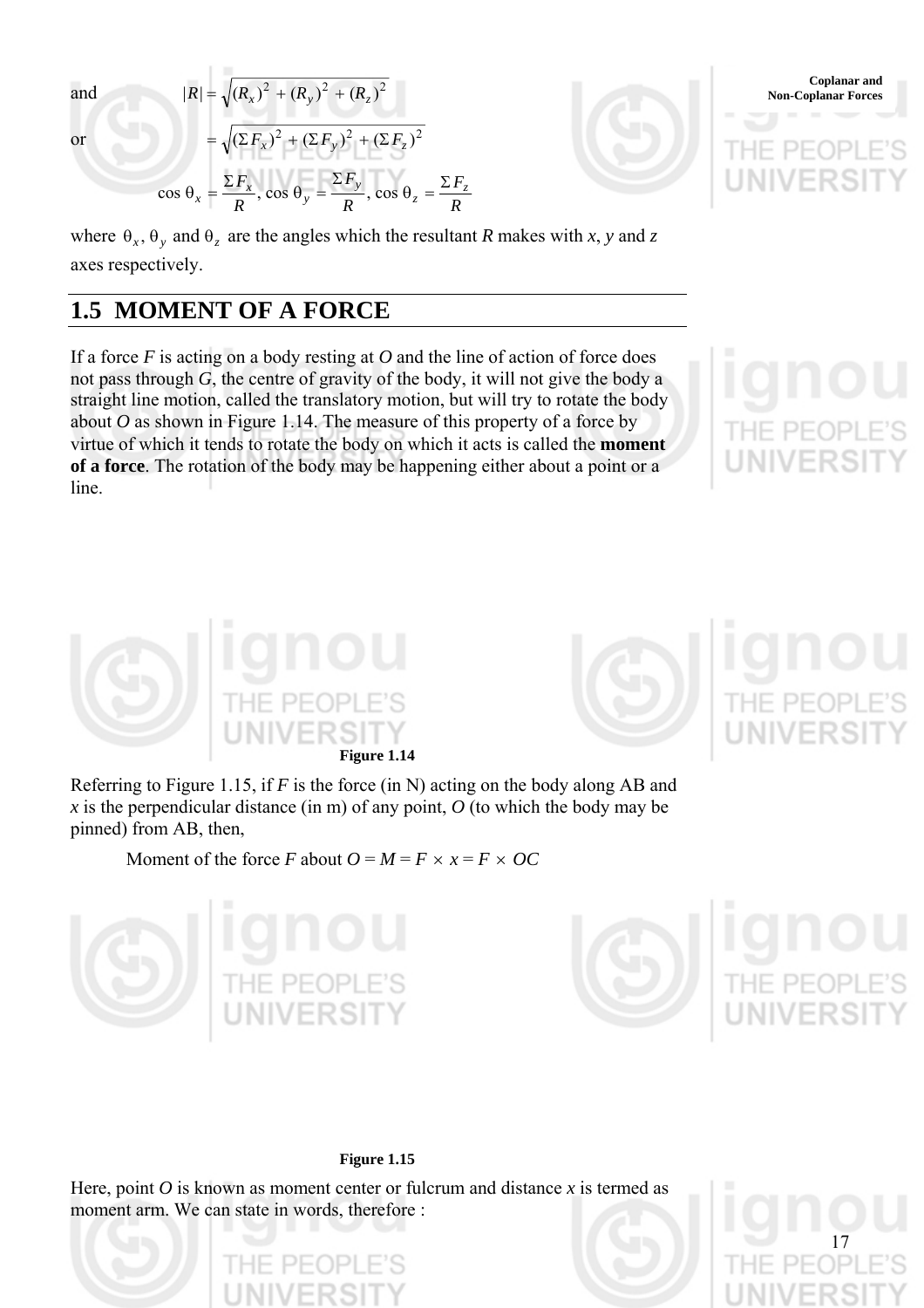

**Applied Mechanics** Moment of Force = Force × Perpendicular distance between the line of action of the force and the point or the axis about which moment is required

> Moment is a vector quantity and the vector direction is along the axis about which the moment is taken. In terms of vector algebra, we can define "the moment *M* of a force  $\overline{F}$  with respect to point O as the cross product of the perpendicular distance of point O from the line of action of the force  $\overline{F}$ ".

If the moment of the force about a point is zero, it means either the force itself is zero or the perpendicular distance between the line of action of the force and the point about which moment is to be calculated is zero, i.e. the force passes through that point.

# **Varignon's Theorem**

It states that the moment of a force about any point is equal to the sum of the moments of its components about the same point. This principle is also known as principle of moments. HF PFOP

Varignon's theorem need not be restricted to the case of only two components but applies equally well to a system of forces and its resultant. For this it can be slightly modified as, "the algebraic sum of the moments of a given system of forces about a point is equal to the moment of their resultant about the same point". This principle of moment may be extended to any force system.

IF PFOP

 $P + QP$ 

# **1.5.1 Moment of Coplanar Forces**

Let  $F_1$ ,  $F_2$  and  $F_3$  be the three coplanar forces acting on a body and let  $\theta_1$ ,  $\theta_2$  and θ3 be the angles which these forces make with positive *x*-axis as shown in Figure 1.16(a).





# **(a) (b)**  PFOPLE'S

**Figure 1.16** 

Now, the magnitude and direction of resultant *R* can be found out very easily by resolving all the forces horizontally and vertically. Let the resultant *R* makes an angle  $\theta$  with positive *x*-axis as shown in Figure 1.16(b). Now by computation of moment of forces, the position of resultant force *R* can be ascertained.

To determine the point of application of the resultant, let it cut the horizontal axis XOX at *A* at a perpendicular distance *d* from *O* as shown in Figure 1.16(b). For point  $O$  in Figure 1.16(a), let the algebraic sum of the moments of the given forces about *O* be given by  $\Sigma M_0$  (anticlockwise).



Then,  $\Sigma M_0 = F_1 d_1 + F_2 d_2 + F_3 d_3$ 

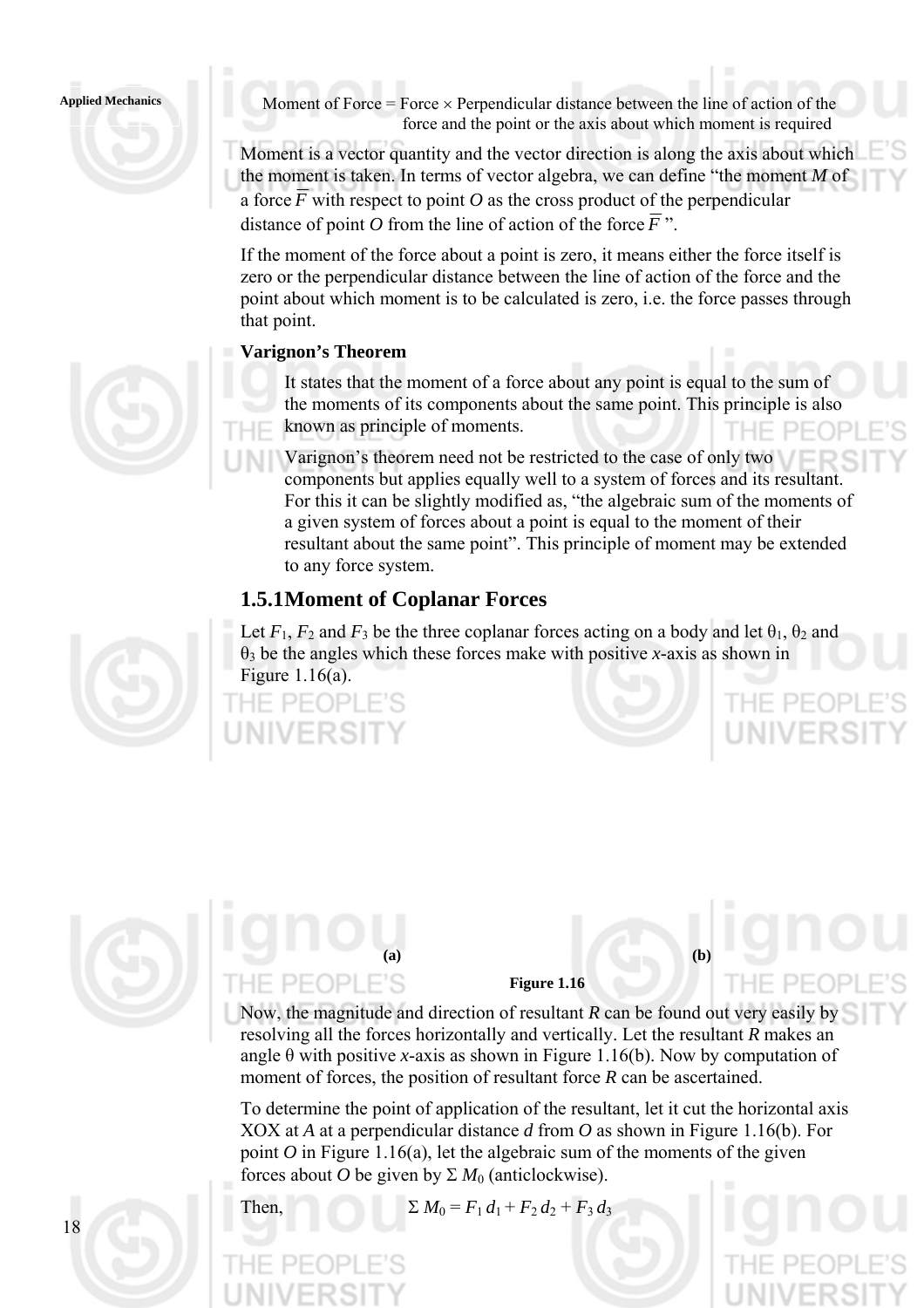Now, by applying Varignon's theorem, the position of resultant *R* will be such non-Coplanar Forces that the moment of *R* about point *O*,  $(R \times d)$  is equal to  $\Sigma M_0$ , and the direction of the moment due to *R* about moment centre *O* must be the same as of  $\Sigma M_0$  due to given system of forces.  $E$  PEOPLES

Thus,  $R \times d = \sum M_0$ 

The distance *d* is computed from the above relation and *R*, whose magnitude and direction have already been determined earlier, is now completely located.

# **1.5.2 Moment of a Force about a Point and an Axis**

The moment of a force can be determined with respect to (about) a point and also with respect to a line or any axis.

The moment of a force *F* with respect to a point *A* is defined as a vector with a magnitude equal to the product of the perpendicular distance from *A* to *F* and the magnitude of the force and with a direction perpendicular to the plane containing *A* and *F*. The sense of the moment vector is given by the direction a right-hand screw would advance if turned about *A* in the direction indicated by *F* as shown in Figure 1.17.









### **Figure 1.17**

The moment of a force about a line or axis perpendicular to a plane containing the force is defined as a vector with a magnitude equal to the product of the magnitude of the force and the perpendicular distance from the line to the force and with a direction along the line. Thus, it is the same as the moment of the force about the point of intersection of the plane and the moment axis.

Since the moment of a force about an axis is a measure of its tendency to turn or rotate a body about the axis, the force parallel to an axis has no moment with respect to the axis, because it has no tendency to rotate the body about the axis.

The moment of a force about various points and axes is illustrated in Figure 1.18. The moment of the horizontal force  $F$  about point A has a magnitude of  $Fd_1$  in the direction shown by  $M_A$  (Figure 1.18(a)). Similarly,  $M_B$ , the moment about point B, has a magnitude of *Fd* 2 and is perpendicular to the plane determined by B and the force *F*. The moment of force *F* about the line AB is the same as  $M_A$  (as shown in Figure 1.18(a)) or  $M_{AB}$  (as shown in Figure 1.18(b)). The moment of force *F* about line BC can be obtained by resolving force *F* into components  $F_1$  and  $F_2$ . Since  $F_1$ is parallel to line BC, it has no moment about BC. The resultant  $F_2$  is in a plane perpendicular to BC and its moment is  $F_2 d_3$  in the direction shown. Similarly, the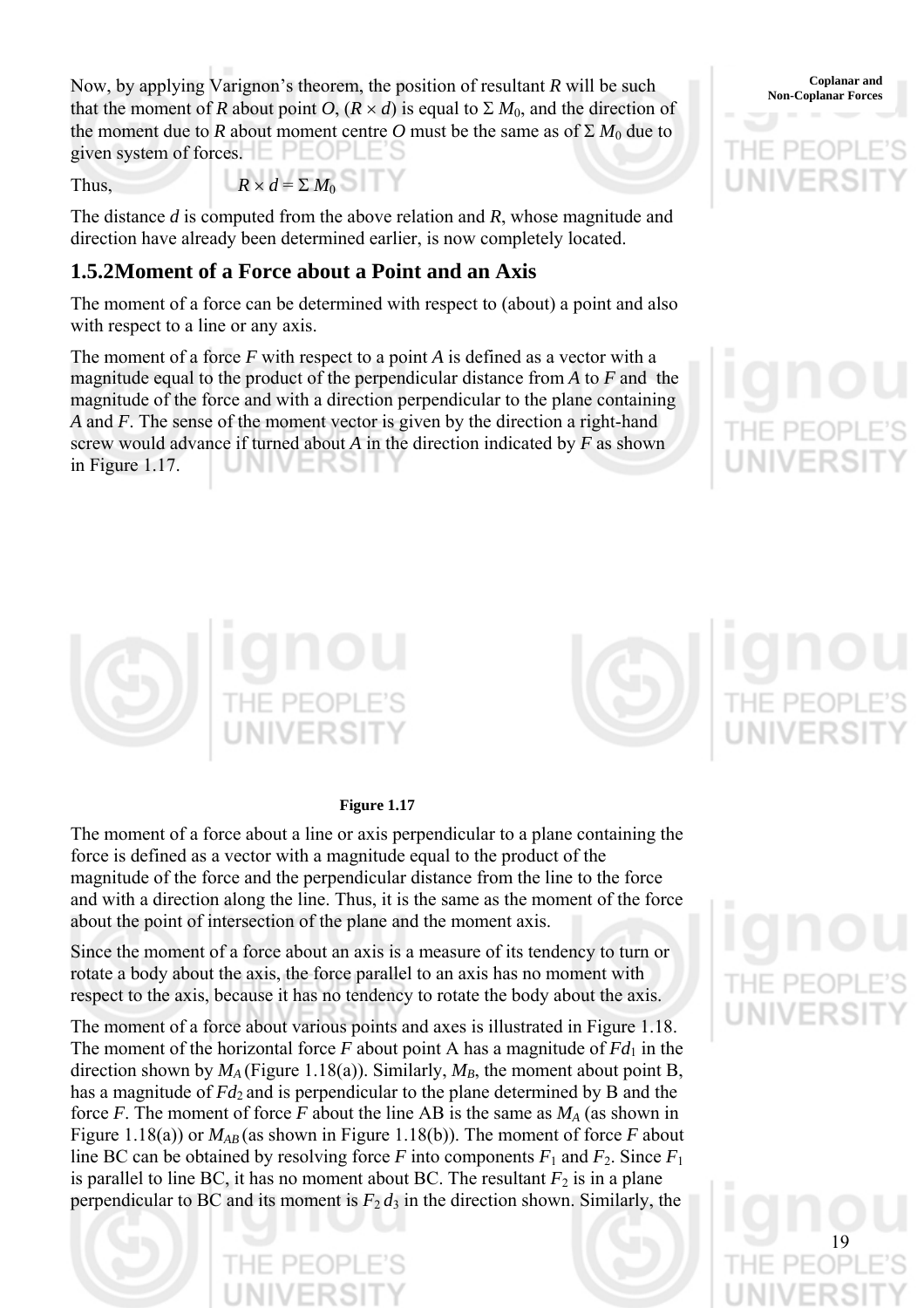**Applied Mechanics** 

moment about line BD is  $F_1 d_3$  as indicated. Here, you can note that  $M_{AB}$ ,  $M_{BC}$  and  $M_{BD}$  are the orthogonal components of  $M_{B}$ .





**Example 1.7** 

**Figure 1.18** 

**(a) (b)** 

THE PE(

DP

The side of a square ABCD is 1.60 m long. Four forces equal to 6, 5, 4 and 8 N act along the line CB, BA, DA and DB, respectively. Find the moment of these forces about *O*, the point of intersection of the diagonals of the square (Figure 1.19).





**Figure 1.19** 

# **Solution**

Taking moments about *O*,

Resultant moment  $M_0 = -6x_2 - 5x_3 + 4x_1 + 8 \times 0$ 

where  $x_1$ ,  $x_2$  and  $x_3$  are the perpendicular distances of the forces of 4, 6 and 5 N, respectively from *O*, and force of 8 N has zero moment about *O* as its line of action passes through this point.

Here,

Here,  
\n
$$
x_1 = x_2 = x_3 = \frac{1.0}{2} = 0.8 \text{m.}
$$
\n
$$
M_0 = -6(0.8) - 5(0.8) + 4(0.8) + 0
$$
\n
$$
= -4.8 - 4.0 + 3.2
$$

 $\overline{16}$ 

 $=$   $-5.6$  N-mor 5.6 N-m (clockwise)

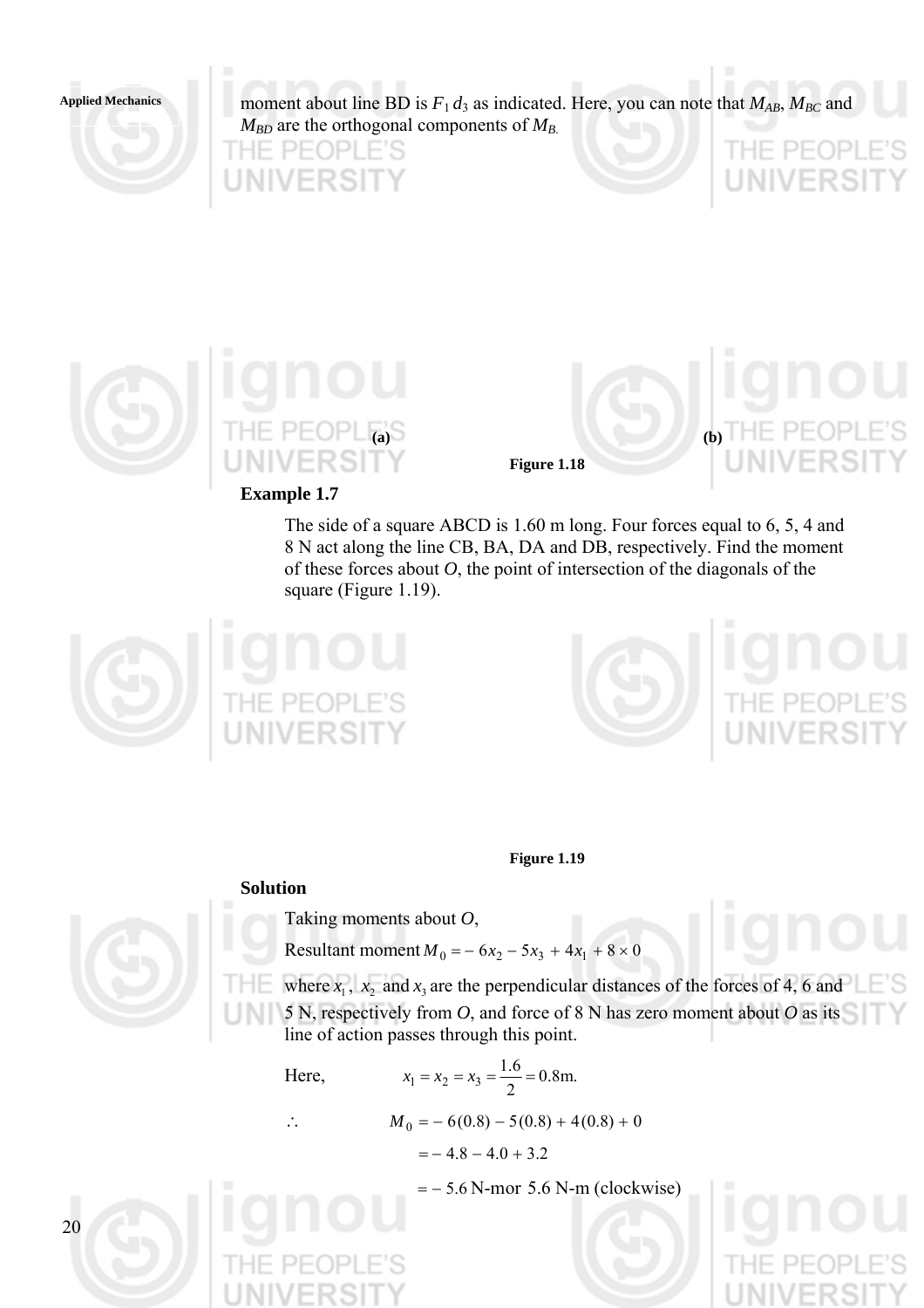The side of a regular hexagon ABCDEF is 0.6m. Forces 1, 2, 3, 4, 5 and 6 N are acting along the sides AB, CB, DC, DE, EF and FA, respectively. Find the algebraic sum of the moments about A (Figure 1.20). ERƏI

**Coplanar and SAQ 4** Coplanar Forces





# **1.5.3 Couples and their Properties**

A couple is a force system consisting of two equal, coplanar, parallel forces acting in opposite directions. Since a couple constitutes two equal and parallel forces, their resultant is zero and hence a couple has no tendency to produce translatory motion but produces rotation in the body on which it acts.

Figure 1.21 shows two equal and opposite forces, each equal to *P* and acting at *A* and *B* along parallel lines, thus constituting a couple. The perpendicular distance AB is called the arm of the couple and is denoted by *p*.





21



# **Moment of a Couple**

The moment of a couple about any point in the plane containing the forces is constant and is measured by the product of any one of the forces and the perpendicular distance between the lines of action of the forces, i.e.

 $M = P \times p$ .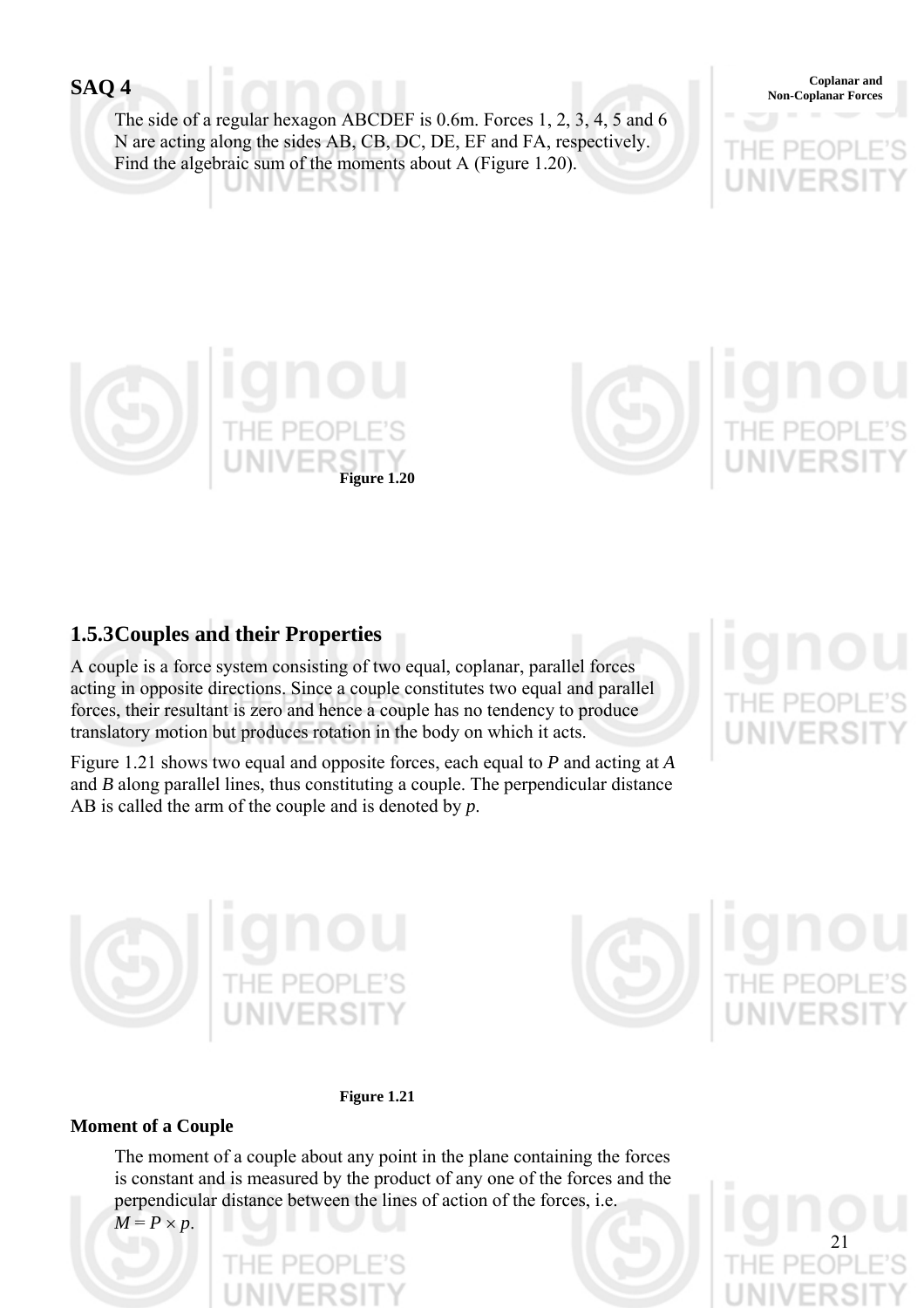# **Applied Mechanics Properties of Couples**

The properties which distinguish one couple from every other couple are called its characteristics. A couple whether positive or negative, has the following properties/characteristics.

- (i) The algebraic sum of the forces constituting a couple is zero.
- (ii) The algebraic sum of the moments of the forces forming a couple is the same about any point in their plane
- (iii) The couple can be balanced only by another couple of the same moment but of the opposite sense.
- (iv) The net effect of a number of coplanar couple is equivalent to the algebraic sum of the effects of each of the couples.

A couple is frequently indicated by a clockwise or counter-clockwise arrow when coplanar force systems are involved instead of showing two separate forces.

### **Replacement of a Force by a Force and Couple**

Consider a force  $F$  acting at a point  $O_1$ . Imagine now two equal and opposite forces *F* parallel to the given force acting at  $O_2$  as shown in Figure 1.22, as an addition to the system.





### **Figure 1.22**

These two additional forces do not alter the system in its effect on a body. The new system is equivalent to a force *F* acting at *O*2, plus a couple of moment  $M = F.d.$ 



### **Replacement of a Couple by two Forces**

- Consider a couple of moment *M*, where the axis of the couple is through *O*
	- perpendicular to the plane of paper as shown in Figure 1.23.



**Figure 1.23**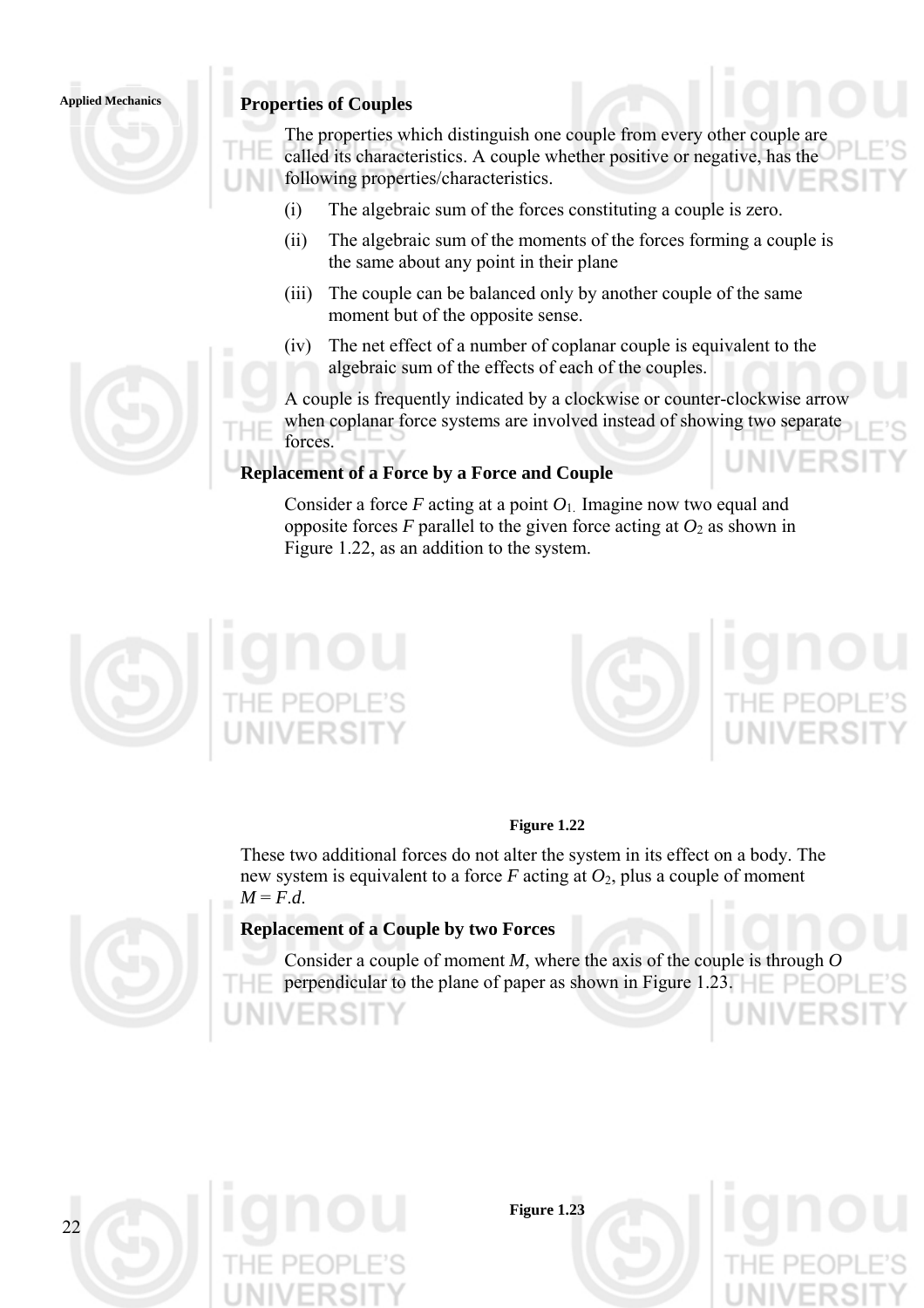This couple is equivalent to any two parallel forces of magnitude *F* acting Coplanar and Non-Coplanar Forces at a distance *d* apart such that  $F.d = M$  and the direction of the forces chosen so as to give the correct direction of *M*.

# **1.6 RESULTANT OF NON-CONCURRENT FORCES**

As stated earlier, the resultant of a system of forces is the simplest force system which can replace the original forces without altering their external effect on a rigid body. The equilibrium of a body is the condition wherein the resultant of all the forces is zero. The properties of force, moment and couple discussed in the preceding sections will now be used to determine the resultant of non-concurrent force systems.

# **1.6.1 Resultant of Coplanar Non-concurrent Forces**

The resultant of a system of coplanar non-concurrent forces can be obtained by adding two forces at a time and then combining their sums. The three forces  $F_1$ ,  $F_2$  and  $F_3$ , shown in Figure 1.24(a), can be combined by first adding any two forces such as  $F_2$  and  $F_3$ . They can be moved along their lines of action to their point of concurrency *A* by the principle of transmissibility.

**Coplanar and** 



**(a) (b)** 

**Figure 1.24** 

Their vector sum  $R_1$  is formed by the law of parallelogram of force. The force  $R_1$  may then be combined with  $F_1$  by the parallelogram law at their point of concurrency *B* to obtain the resultant *R* of the three given forces. Here, the order of combination of the forces is immaterial as may be verified by combining them

in a different sequence. Now, the force *R* may be applied at any point on its established line of action. PEOPLE

Algebraically, the same result may be obtained by forming (i.e. resolving the forces into) the rectangular components of the forces in any two convenient perpendicular directions. In Figure 1.24(b), the *x* and *y* components of *R* are seen to be the algebraic sums of the respective components of the three forces. Thus, in general, the rectangular components of the resultant *R* of a coplanar system of forces may be expressed as

$$
R_x = \sum F_x
$$
 and  $R_y = \sum F_y$ 

where

$$
= \sqrt{\left(\Sigma F_x\right)^2 + \left(\Sigma F_y\right)^2}
$$

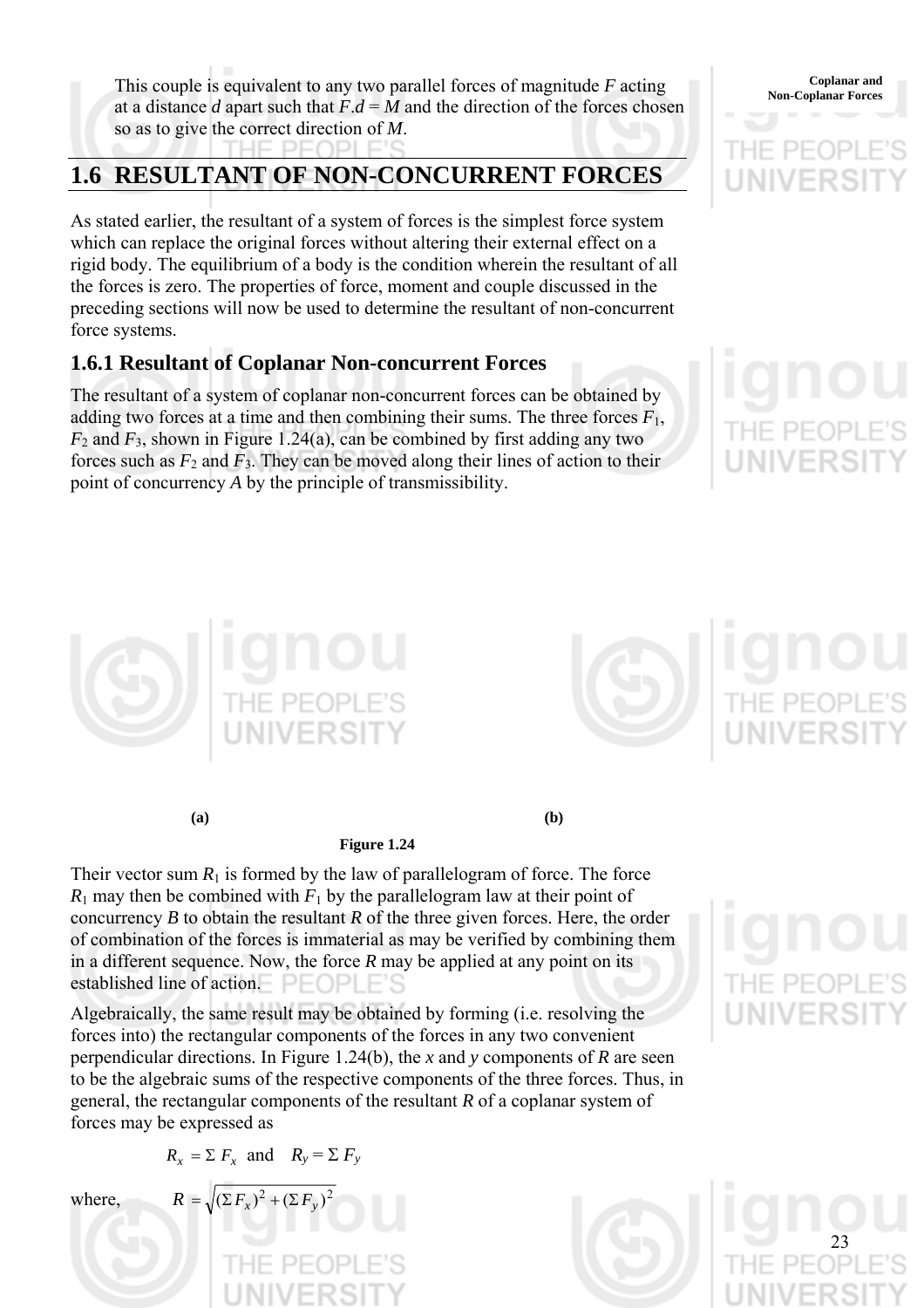

$$
\mathsf{H} \mathsf{E} \mathsf{P} \mathsf{E} \mathsf{O} \mathsf{P} \theta = \tan^{-1} \frac{\Sigma F_y}{\Sigma F_x}
$$

The location of the line of action of *R* may be computed with the help of Varignon's theorem. The moment of *R*, Figure 1.24(a), about some point must equal to the sum of the moments of its two components  $F_1$  and  $R_1$  about the same point. The moment of  $R_1$ , however, must equal to the sum of the moments of its components  $F_2$  and  $F_3$  about the same point. It follows that the moment of  $R$ about any point equals the sum of the moments of  $F_1$ ,  $F_2$  and  $F_3$  about this same point. Application of this principle of moments about the point *O*, shown in Figure 1.25, gives the equation

 $Rd = F_1 d_1 - F_2 d_2 + F_3 d_3$ 





# **PEOPLE'S**

### **Figure 1.25**

For this system of forces where the clockwise direction has been taken as positive, the distance *d* is computed from this relation, and *R*, whose magnitude and direction have already been determined earlier, may now be completely located. In general, then, the moment arm *d* of the resultant *R* is given by

$$
R.d = \sum M_0
$$

where  $\sum M_0$  stands for the algebraic sum of the moment of the forces of the system about any point *O*.







**Figure 1.26** 

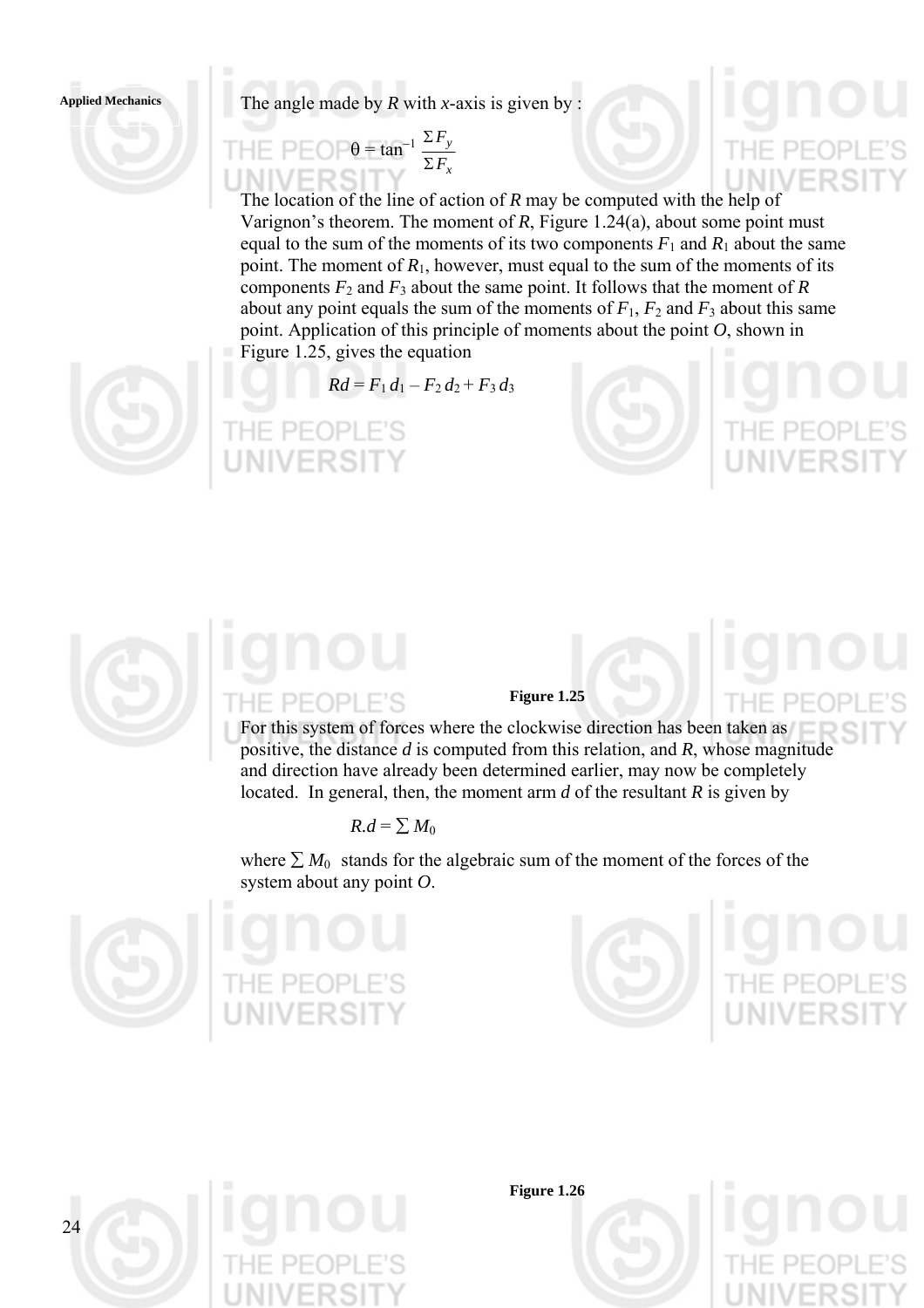For a system of parallel forces, the magnitude of the resultant is the algebraic Coplanar and Coplanar Forces sum of the several forces, and the position of its line of action may be obtained from the principle of moments.

Now, consider a force system such as shown in Figure 1.26, where the polygon of forces may be closing and consequently there will be no resultant force *R*. Direct combination by the law of parallelogram shows that for this case, the resultant is a couple of magnitude  $F_3 d$ . The value of the couple is equal to the moment sum about any point. Thus, it is seen that the resultant of a non-concurrent coplanar system of forces may be either a force or a couple.

# **1.7 SUMMARY**

In this unit, you have studied the definition of a force and its nature. Different types of force systems are explained, e.g. coplanar, concurrent, parallel, non-coplanar and non-concurrent force systems etc. Composition of forces by laws of triangle of forces, parallelogram of forces and polygon of forces are discussed. You have also studied how the forces can be resolved along an orthogonal axes system. The translational and rotational tendencies of forces were also studied. With this knowledge base you will be able to identify the force system acting on a body and find its resultant.

# **1.8 ANSWERS TO SAQs**

# **SAQ 1**

(a) Consider forces acting at A.

The gravity force acting on the mass of the body will cause stretching of the tie member and shortening of the jib member. Therefore, there are three forces acting at A :

- (i) Weight of the body acting vertically downwards,
- (ii) Tension in the tie member, and
- (iii) Compression in the jib member.

These three forces pass through the common point A. This is the system of concurrent forces.

(b) Consider forces acting on the beam.

If the string at *P* is cut, point *P* will move downward. Thus, the string is offering a force acting upwards to keep *P* in position shown. Similarly, the string at *Q* is also offering an upward force. There are five forces acting on the beam

- (i) Weight *W*1 acting vertically downward on the beam,
- (ii) Weight *W*2 acting vertically downward,
- (iii) Tension in string at *P* acting vertically upward,
- (iv) Tension in string at *Q* acting vertically upward, and
- (v) Weight of the beam acting vertically downward.

The lines of action of these forces are parallel to each other. This is the system of parallel forces.

**Coplanar and** 

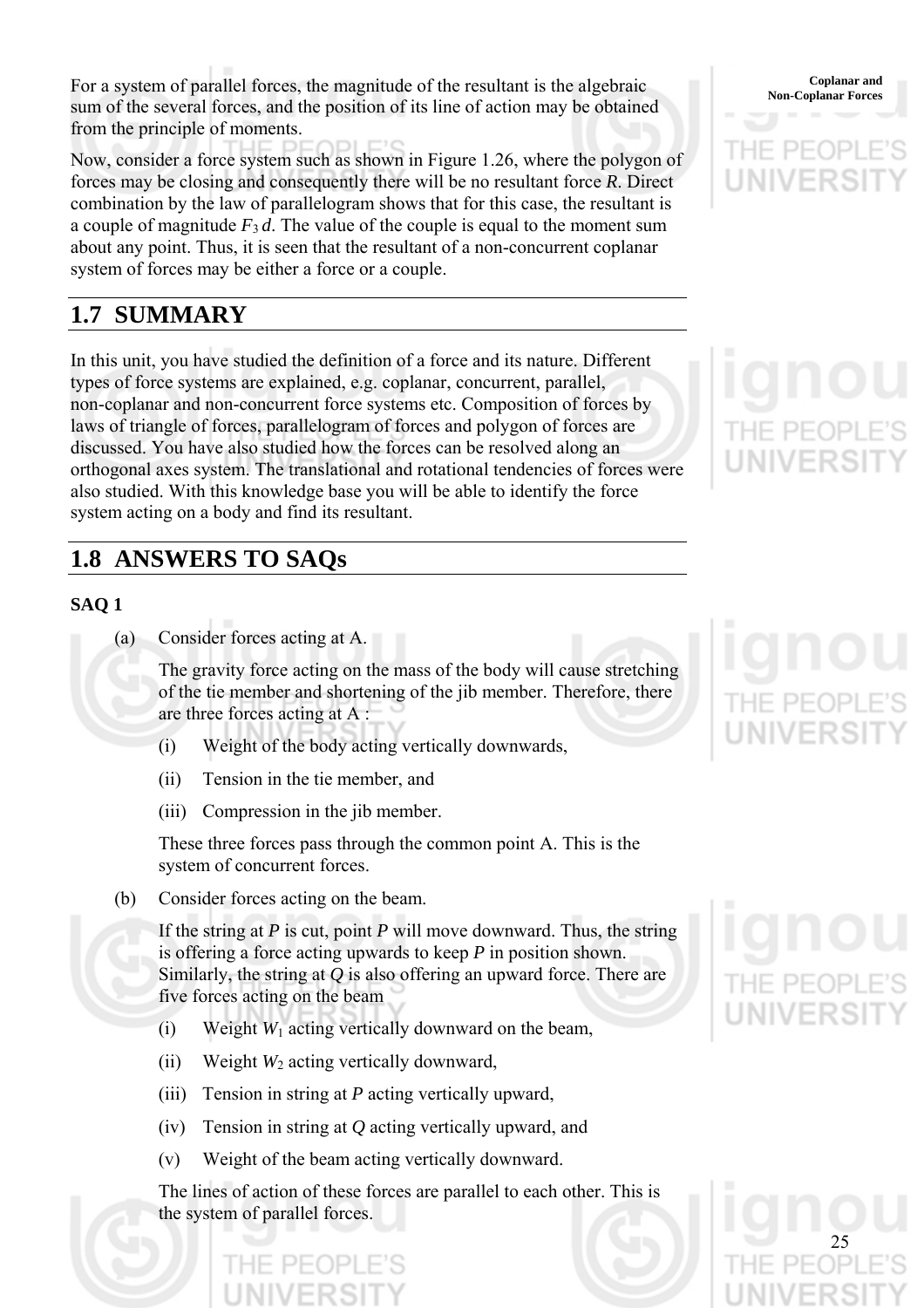

- Applied Mechanics **Applied Mechanics Applied Mechanics Applied Mechanics Applied Mechanics Applied Mechanics Applied Mechanics Applied Mechanics Applied Mechanics Applied Mechanics Applied Mechanics App** 
	- There are four forces acting at *C*.
	- (i) Weight W acting vertically downward,
	- (ii) Tension in the tie,
	- (iii) Compression in left leg, and
	- (iv) Compression in right leg.

The system is of concurrent forces as all the forces pass through the common point *C*.

(d) If forces acting on the roof truss are considered, the lines of all forces do not pass through any common point. Neither the lines of action of all forces are parallel. This is a system of non-concurrent nonparallel forces.



**SAQ 2 Parallelogram Law** 

**PLE'S** 

Here  $P = 60N$  and  $Q = 80N$ 

Represent the forces *P* and *Q* in magnitude and direction by drawing lines OA and OB to scale and parallel to the line of action of forces *P* and *Q*, respectively.





# **Figure for Answer to SAQ 2(a) : Parallelogram Law**



26

Complete the parallelogram of forces. Join OC which is the diagonal of the parallelogram passing through the point of concurrence '*O*' of *P* and *Q*. The diagonal OC, therefore, represents their resultant in magnitude and direction. Measure the length OC and get the magnitude of the resultant. Measure angle COA and get the direction of the resultant with respect to force *P*.

Using trigonometrical relations, we get

$$
R = \sqrt{P^2 + Q^2 + 2PQ\cos\alpha}
$$

$$
K = \sqrt{P} + Q + 2PQ \cos \theta
$$

where  $P = 60$  N and  $Q = 80$  N

and  $\alpha$  = angle between  $\overline{P}$  and  $\overline{Q}$ 

$$
= 180 - 30 - 45
$$

 $= 105^{\circ}$ 

 $R = \sqrt{60^2 + 80^2 + 2 \times 60 \times 80 \cos 105^{\circ}}$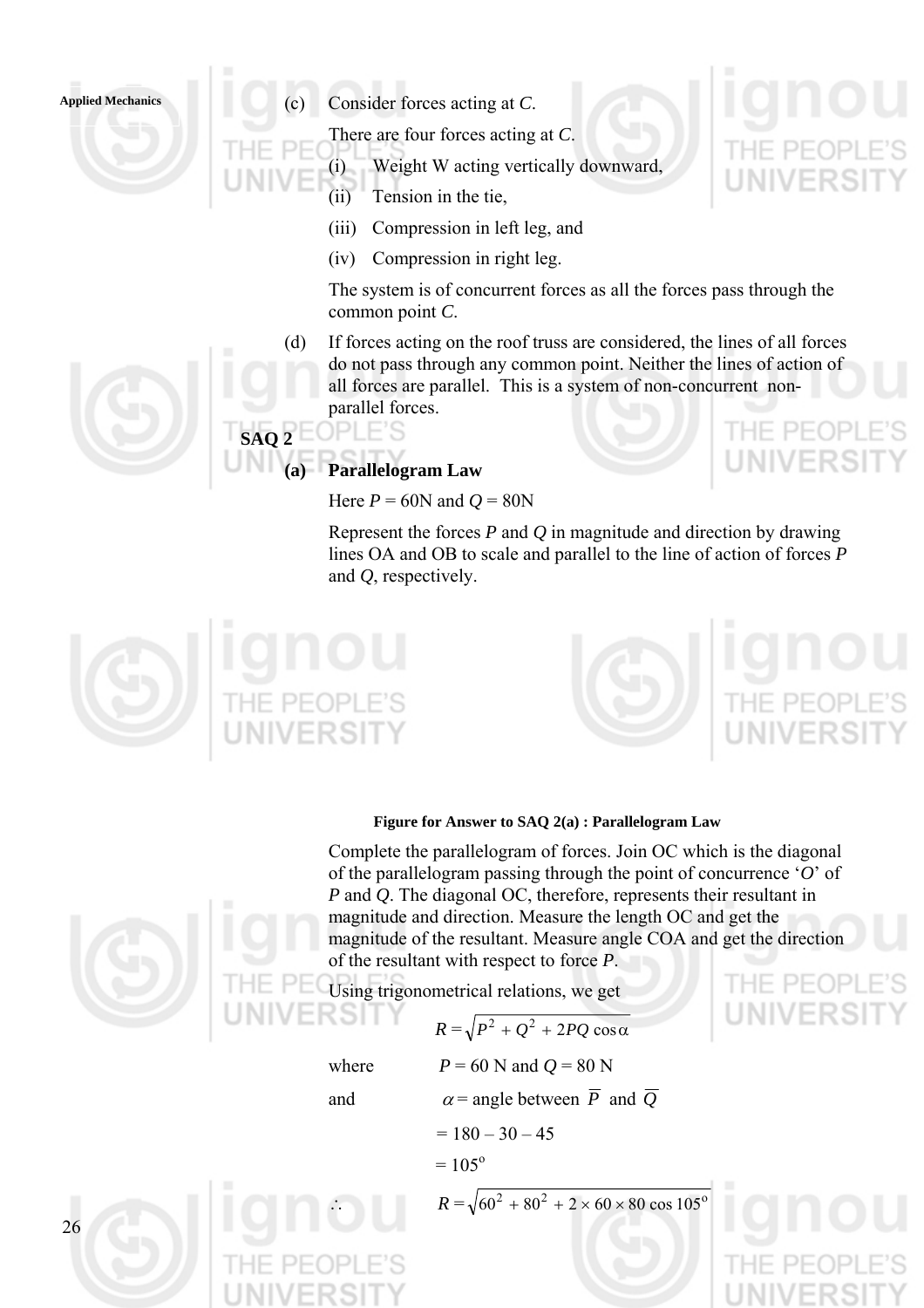

**Non-Coplanar and Solution Section 2.5 Section 2.5 Section 2.5 Section 2.6 Section 2.6 Section 2.6 Section 2.6 Section 2.6 Section 2.6 Section 2.6 Section 2.6 Section 2.6 Section 2.6 Section 2.6 Section 2.6 Section 2.6 Sec** tan  $θ =$  $P + Q \cos \alpha$  $\sin \alpha$ *Q*  $=\frac{60 \text{ }\sin 103}{60 + 80 \text{ }\cos 105^{\circ}}$ 80 sin 105°  $= 1.9665$ ∴  $\theta = 63.046^{\circ} = 63^{\circ}$  2' 46" . . . w.r.t. force *P*. Also  $\tan \beta = + P \cos \alpha$ α cos sin  $\frac{P \sin \alpha}{Q + P \cos \alpha} = \frac{60 \sin 105^{\circ}}{80 + 60 \cos 105^{\circ}}$  $80 + 60 \cos 105$ 60 sin 105 +  $= 0.8989$ ∴  $\beta = 41.954^{\circ} = 41^{\circ} 57' 14''$  . . . w.r.t force *Q*.  **Triangle Law** 



**Coplanar and <br>Non-Coplanar Forces** 

Represent the force *P* in magnitude and direction by drawing line OA to scale and parallel to the line of action of force *P*. From point A, represent force *Q* in magnitude and direction by drawing line AB to scale and parallel to the line of action of force *Q*. Then line OB joining the starting point to the end point B represents their resultant in magnitude and direction. Length OB gives the magnitude and angle BOA determines and direction of the resultant with respect to force *P*.

The resultant can also be found by drawing *Q* as the first vector and *P* as the second as shown in the adjoining diagram.

Using trigonometric relations, we get

Also

Here  $p = 60$  N and  $Q = 80$  N

$$
R = \sqrt{60^2 + 80^2 + 2 \times 60 \times 80 \cos 105^\circ}
$$
  
= 86.691 N  

$$
\sin \theta = \frac{Q}{R} \sin \alpha
$$
  
= 
$$
\frac{80}{86.691} \sin 105^\circ
$$
  
= 0.8914  

$$
\therefore \qquad \theta = 63.046^\circ = 63^\circ \ 2' \ 59''
$$
  
Also 
$$
\sin \beta = \frac{P}{R} \sin \alpha
$$
  
= 
$$
\frac{60}{86.691} \sin 105^\circ
$$
  
= 0.66853  

$$
\therefore \qquad \beta = 41.9537 = 41^\circ \ 57' \ 14''
$$
  
(Note:  $\theta + \beta = \alpha = 105^\circ$ )

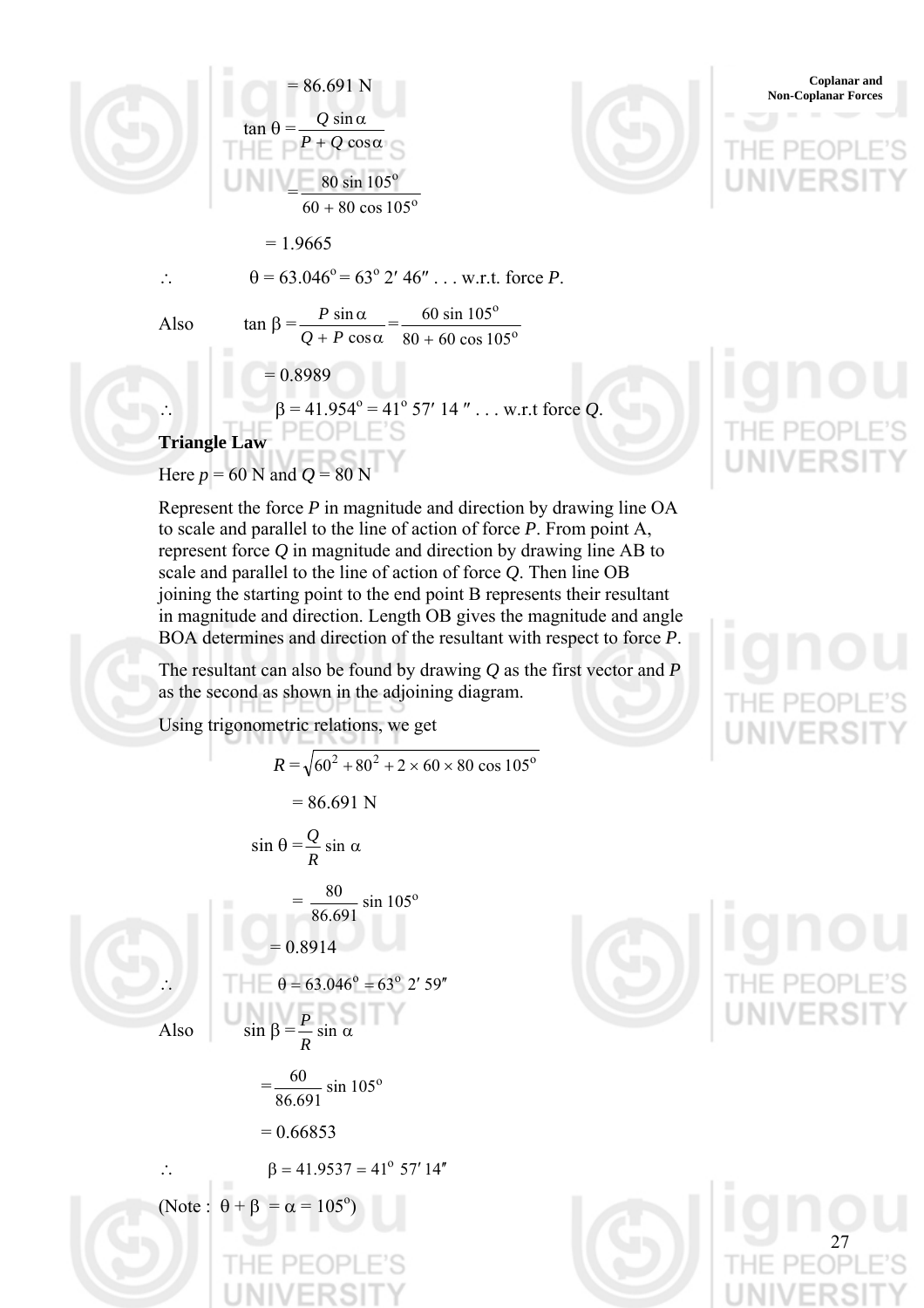**Applied Mechanics** 







**Figure for Answer to SAQ 2(a) : Triangle Law** 

# **(b) Parallelogram Law**

Here *P* =100 N and *Q* =120 N

Represent forces *P* and *Q* in magnitude and direction by drawing lines OA and OB to scale and parallel to the line of action of forces *P* and *Q*, respectively.

Complete the parallelogram OABC and join OC. As per the law of parallelogram of forces, OC represents their resultant in magnitude and direction. Measure the length to get the magnitude and angle COA to get the resultant with respect to *P*.

Using trigonometrical relations, we get

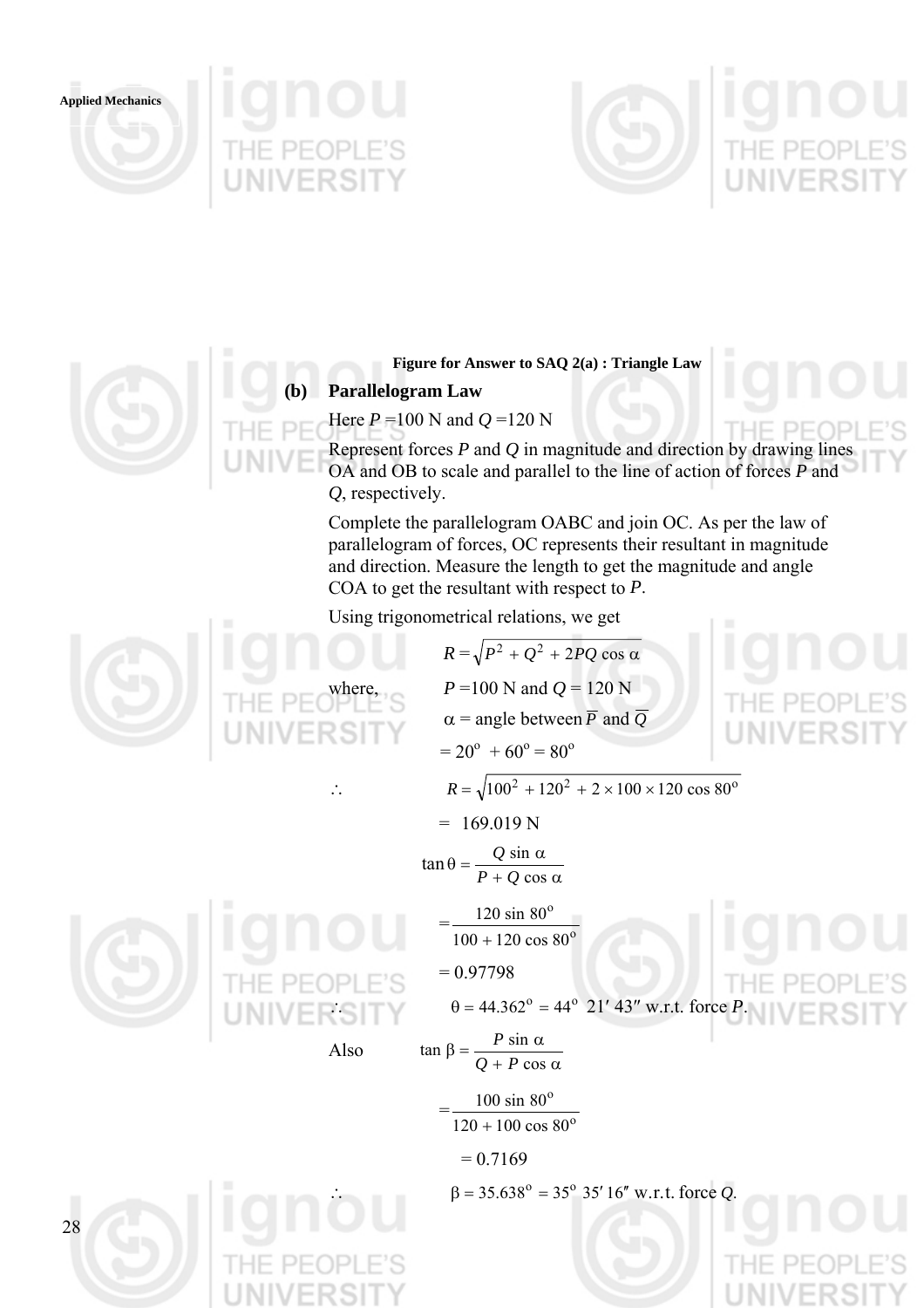



### **Coplanar and Non-Coplanar Forces**

**Figure for Answer to SAQ 2(b) : Parallelogram Law** 

### **Triangle Law**

# Here  $P = 100$  N and  $Q = 120$  N

Represent the force *P* in magnitude and direction by drawing line OA to scale and parallel to the line of action of force *P*. From point A, represent force *Q* in magnitude and direction by drawing line AB to scale and parallel to the line of action of force *Q*. Then line OB joining the starting point to the end point B represents their resultant in magnitude and direction as per triangle law of forces. Length OB gives the magnitude and angle BOA determines the direction of the resultant with respect to *P*.

The resultant can also be found by drawing *Q* as the first vector and *P* as the second vector as shown in the above Figure for Answer to SAQ 2(b).

# HE PEOPLE'S

29

### **Figure for Answer to SAQ 2(b) : Triangle Law**

 $\cos 80^\circ$ 

Using trigonometric relations, we get

$$
R = \sqrt{100^2 + 120^2 + 2 \times 100 \times 120 \cos 80^{\circ}}
$$
  
= 169.019 N  

$$
\sin \theta = \frac{Q}{R} \sin \alpha \text{ (sine Rule)}
$$
  
= 
$$
\frac{120}{169.019} \sin 80^{\circ}
$$
  
= 0.6992  

$$
\therefore \qquad \theta = 44.362^{\circ} = 44^{\circ} 21' 43'' \quad \text{w.r.t force } P.
$$

*P*





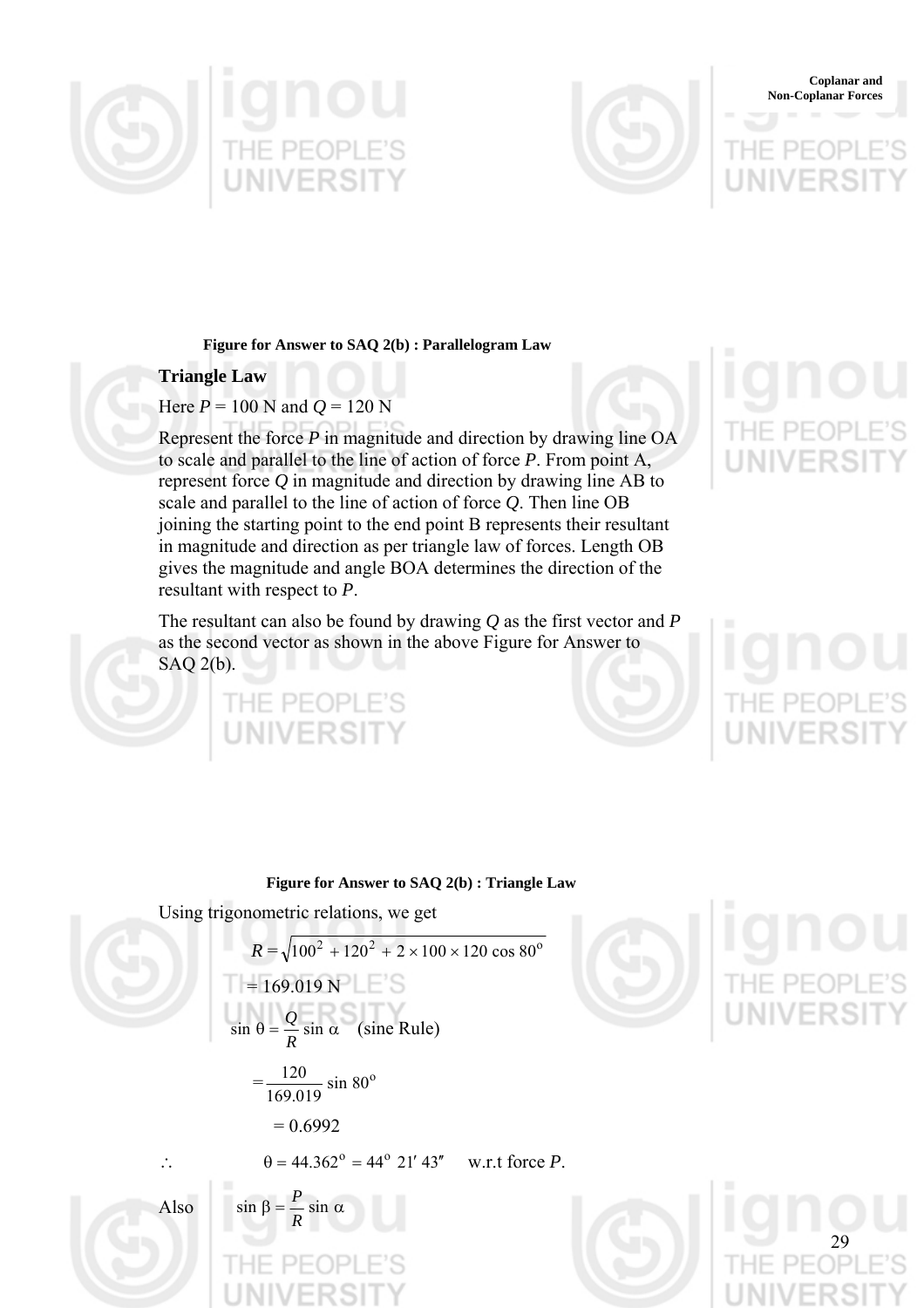

 $=\frac{100}{160.818} \sin 80^\circ$ 169.019  $=\frac{100}{158.8}$  $= 0.5827$ 

 $\beta = 35.638^{\circ} = 35^{\circ}$  38' 16" w.r.t. force *Q*.

 $($ **Note** :  $\theta$  +  $\beta$  =  $\alpha$  = 80<sup>o</sup>)

# **SAQ 3**

(a) We construct a polygon such that the forces 60 N, 80 N, 40 N and 50 N represent the sides of a polygon taken in order, each force being drawn from the end of earlier force as shown in Figure for Answer to SAQ 3(b). Here, the scale to construct the polygon has been taken as  $1 \text{ cm} = 30 \text{ N}$ .





### **Figure for Answer to SAQ 3**

Now, the resultant is represented by the line joining the starting point of the first force i.e. *O* to the end of the last force i.e. *D*. This line OD measures 3.35 cm.

Magnitude of resultant = (Linear measurement of OD)  $\times$  (Scale of drawing)

 $= 3.35$ cm  $\times$  30 N/cm  $= 100.50$ N.

To determine the direction of resultant, draw a co-ordinate system at point *D*. We find that line OD makes  $80^\circ$  angle with positive *x* axis measured in clockwise direction whereas  $\theta$  is measured in

anticlockwise direction from positive *x* axis. So, the direction of resultant  $\theta = 280^\circ$  (measured in anticlockwise from positive *x* axis).

(b) Resolving all the forces along *x*-axis, we get

 $= 60 \cos 45^\circ + 80 \cos 90^\circ + 40 \cos 150^\circ + 50 \cos 240^\circ$ 

$$
= 42.42 + 0 - 34.64 - 25.0
$$

$$
=-17.22
$$

Similarly, resolving all forces along *y*-axis, we get

 $= 60 \sin 45^\circ + 80 \sin 90^\circ + 40 \sin 150^\circ + 50 \sin 240^\circ$ 

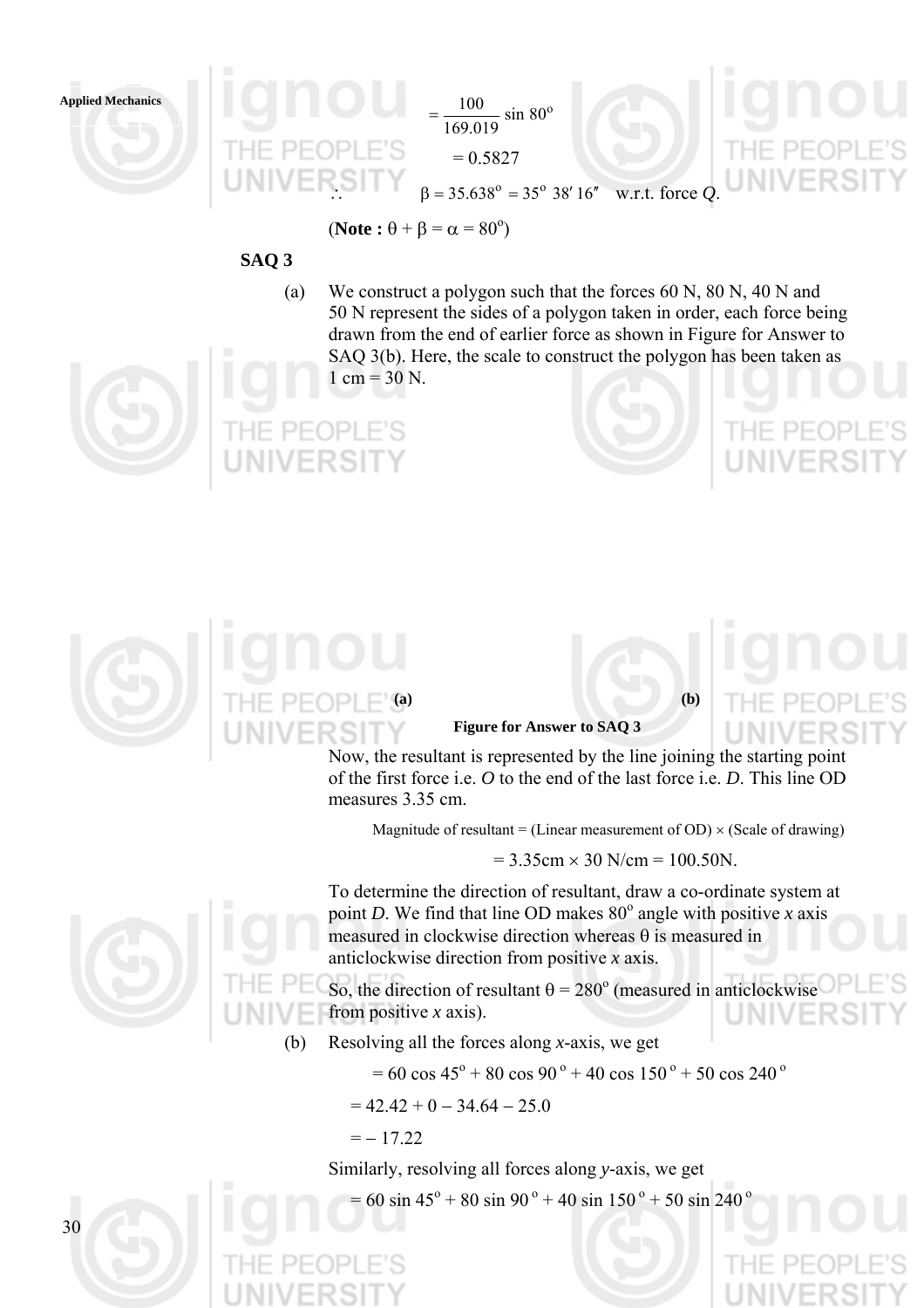$$
= 42.42 + 80 + 20 - 43.30
$$
 Coplanar and  
Non-Coplanar Forces

 $= 99.12 N$ 

Thus, the resultant in vector form may be expressed as :

$$
\overline{R} = (-17.22 \text{ N}) i + (99.12 \text{ N}) j
$$

The magnitude of the resultant is given by

$$
R = \sqrt{(R_x)^2 + (R_y)^2}
$$
  
=  $\sqrt{(-17.22)^2 + (99.12)^2}$ 

 $R = 100.60$  N

The direction  $\theta$  can be worked out as

$$
\theta = \tan^{-1} \left( \frac{R_y}{R_x} \right)
$$
  
=  $\tan^{-1} \left( \frac{99.12}{-17.22} \right) = -80^{\circ} 8' 40''$  (clockwise)

 $\theta$  = 279° 51′ 20″ (anticlockwise)

The resultant has a magnitude of 100.60 N and is acting in IVth quadrant making an angle of 290° 51′ 20″ in anticlockwise direction

from positive *x*-axis.

# **SAQ 4**

In the hexagon ABCDEF shown in Figure for Answer to SAQ 4, the forces 1, 2, 3, 4, 5, and 6 N are acting along the sides AB, CB, DC, DE, EF, and FA respectively. 1 C T







### **Figure for Answer to SAQ 4**

Let  $x_1, x_2, x_3$ , and  $x_4$  be the respective perpendicular distance of the forces of 2, 3, 4 and 5 N along the sides CB, DC, DE, and EF respectively. Taking moment about A,

 $M_A = 1 \times 0 - 2x_1 - 3x_2 + 4x_3 + 5x_4 + 6 \times 0$ 



31

**Coplanar and <br>Non-Coplanar Forces**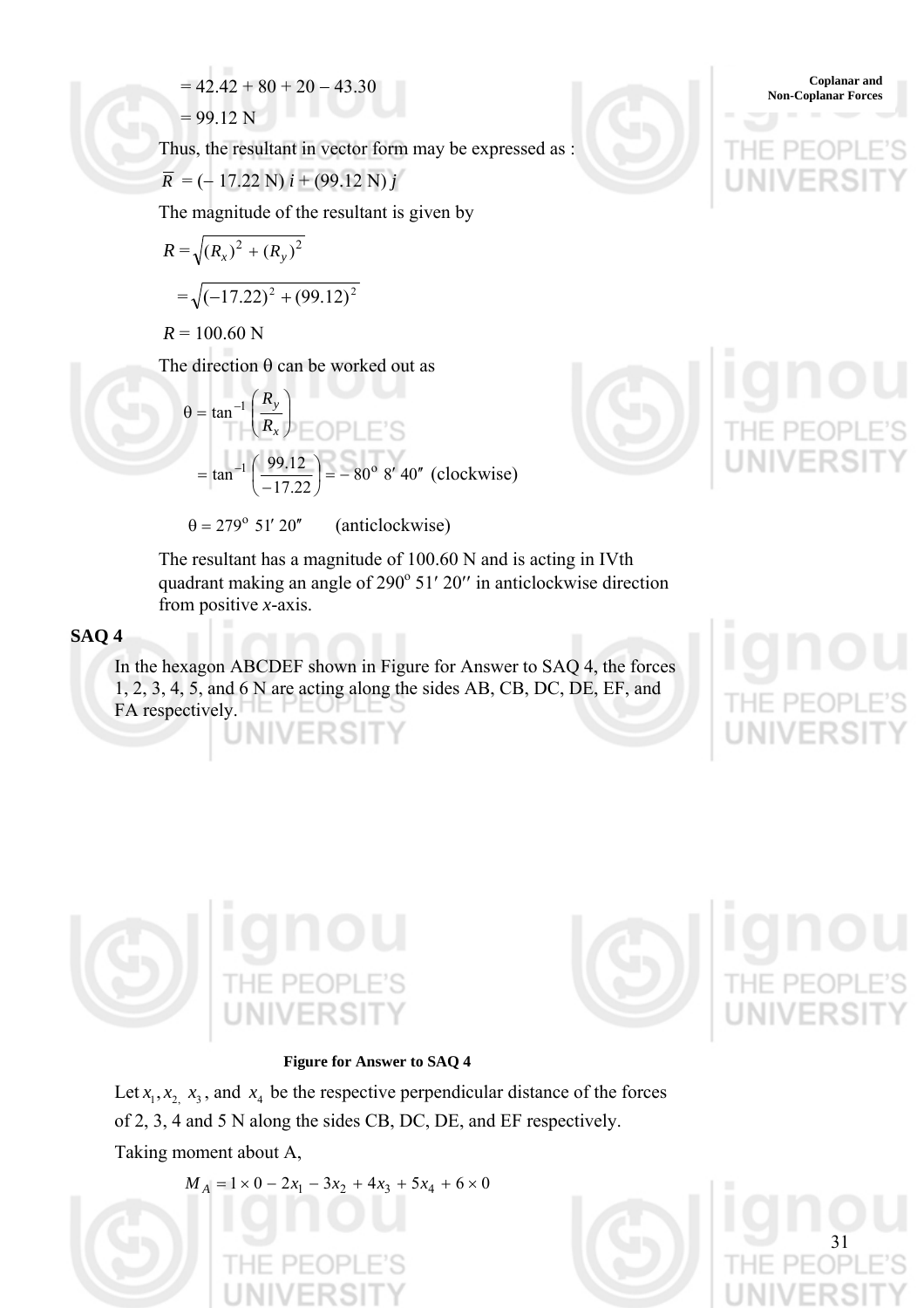**Applied Mechanics** 

As the forces of 1 N and 6 N acting along AB and FA pass through A, their moment about this point is zero.

**THE Also** 
$$
x_1 = x_4 = AB \sin 60^\circ
$$

$$
= \frac{0.6\sqrt{3}}{2}
$$

$$
= 0.3\sqrt{3} = 0.52 \text{ m}
$$

Considering the Δ ABC and using cosine formula

$$
x_2 = x_3 = \sqrt{AB^2 + BC^2 - 2AB \times BC \cos 120^\circ}
$$
  
=  $\sqrt{0.6^2 + 0.6^2 - 2 \times 0.6 \times 0.6 \times (-0.5)}$   
= 1.04 m  
THE PEOPLE's  

$$
M_A = -(2 \times 0.52) - (3 \times 1.04) + (4 \times 1.04) + (5 \times 0.52)
$$
  
= -1.04 - 3.12 + 4.16 + 2.6  
= 2.6 N-m (anticlockwise)





THE







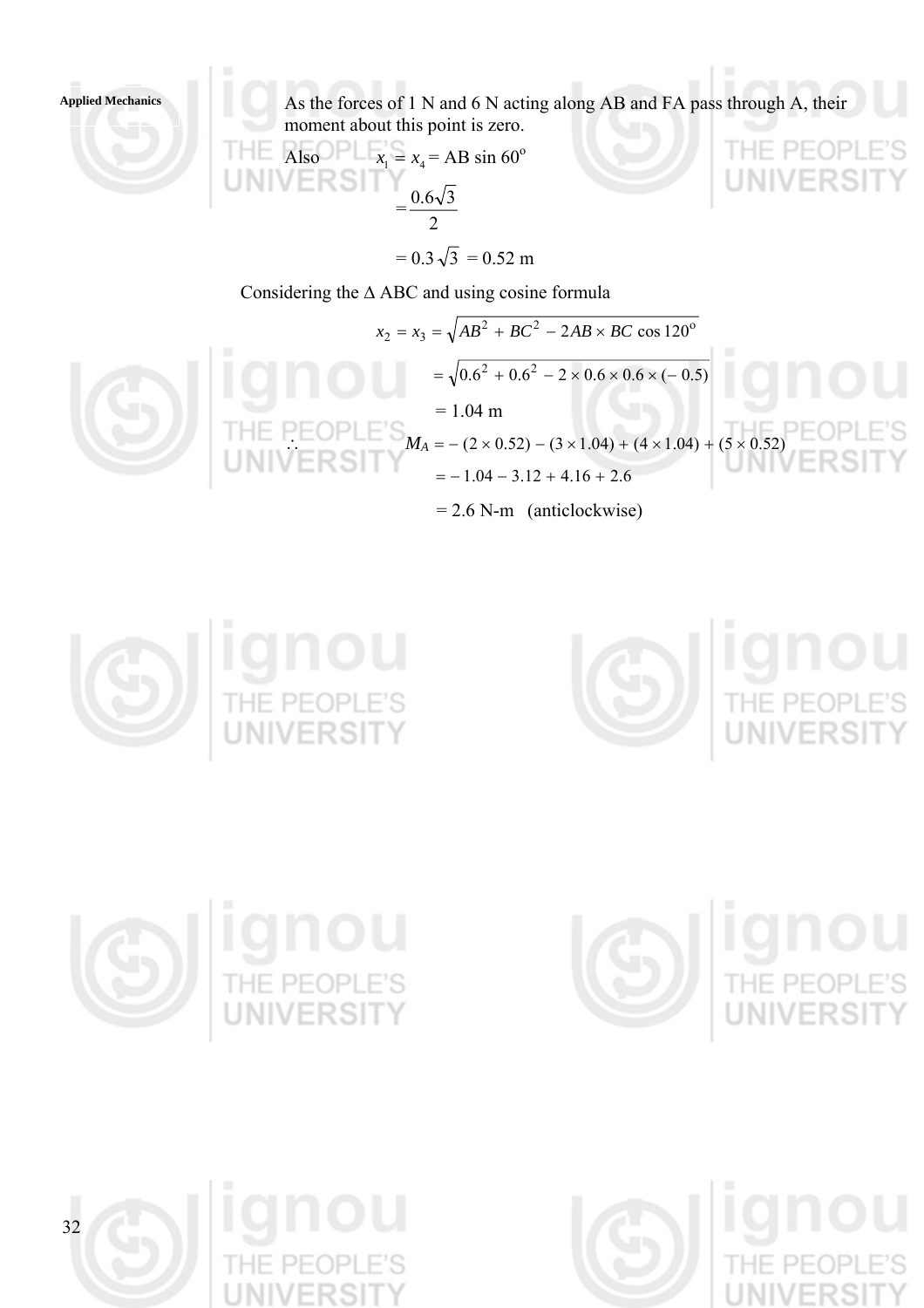

Resolving all the forces along x axis, we get,

 $R_x = \sum F_x$ 

$$
= F_1 \cos \theta_1 + F2 \cos \theta_2 + F3 \cos \theta_3
$$

 $= 60 \cos 0^{\circ} + 90 \cos 210^{\circ} + 80 \cos 315^{\circ}$ 

 $=60-77.94+56.57=38.63N$ 

Similarly, resolving all forces along y axis, we get,

 $R_y = \sum F_y$ 

 $= F_1 \sin \theta_1 + F_2 \sin \theta_2 + F_3 \theta_3$ 

 $= 60 \sin 0^{\circ} + 90 \sin 210^{\circ} + 80 \sin 315^{\circ}$ 

 $=0-45-56.57=101.57N$ 

Thus, the resultant in vector form may be expressed as **JNIVERSIT** 

 $R = (38.63N)i + (-101.57N)j$ 

The magnitude of the resultant is given by

 $R = \sqrt{(R_x)^2 + (R_y)^2}$ 







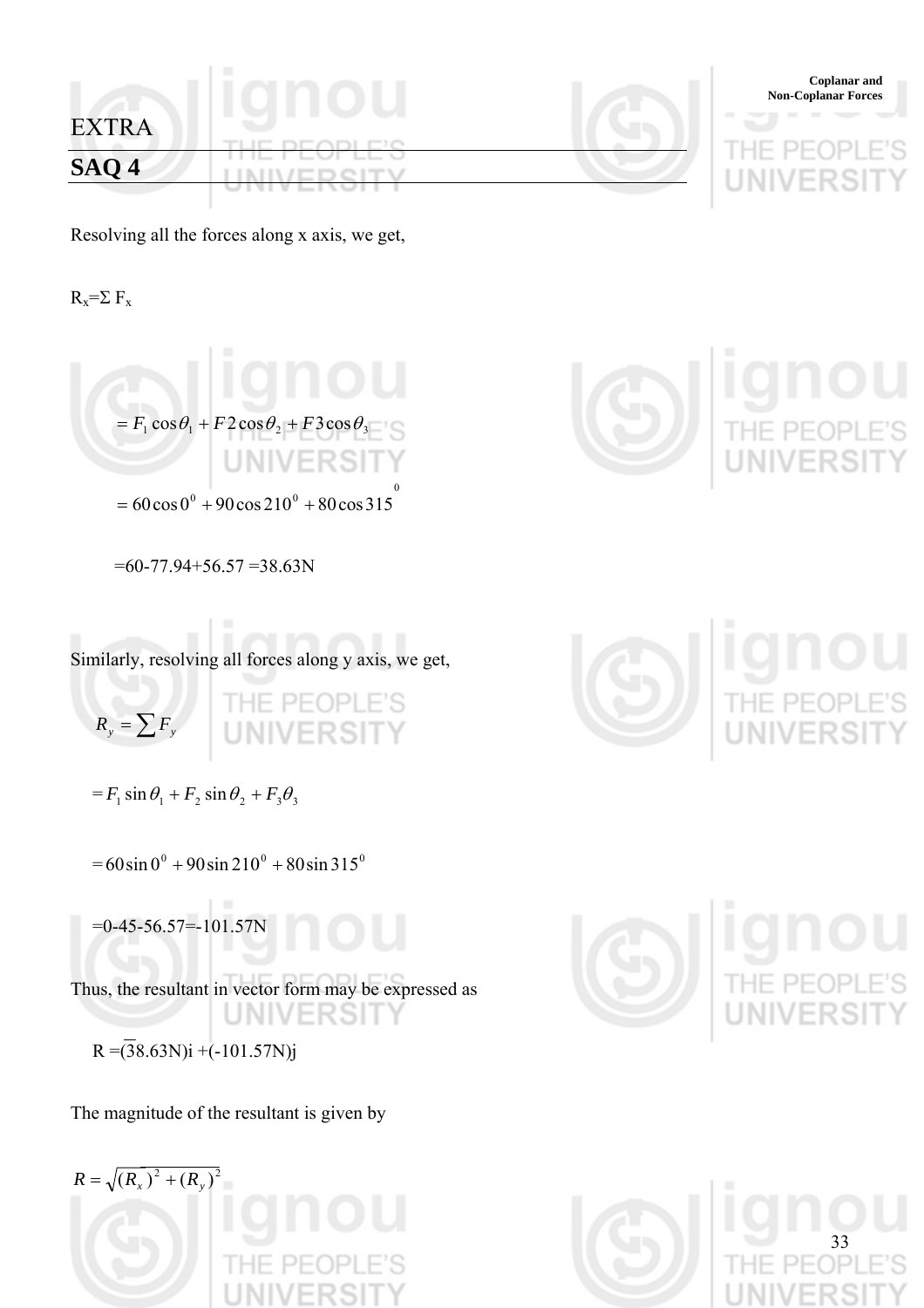

 $\sqrt{(38.63)^2 + (-101.57)^2}$  $=$ E'S R= 108.67N



The direction  $\theta$  can be worked out as





 $\theta$  = 290<sup>°</sup>49′24″ (anticlockwise)

The resultant has a magnitude of 108.67 N and is acting in Ivth quadrant making an angle of  $290^{\circ}$  49'  $24$ "

In anticlockwise direction from positive x axis.